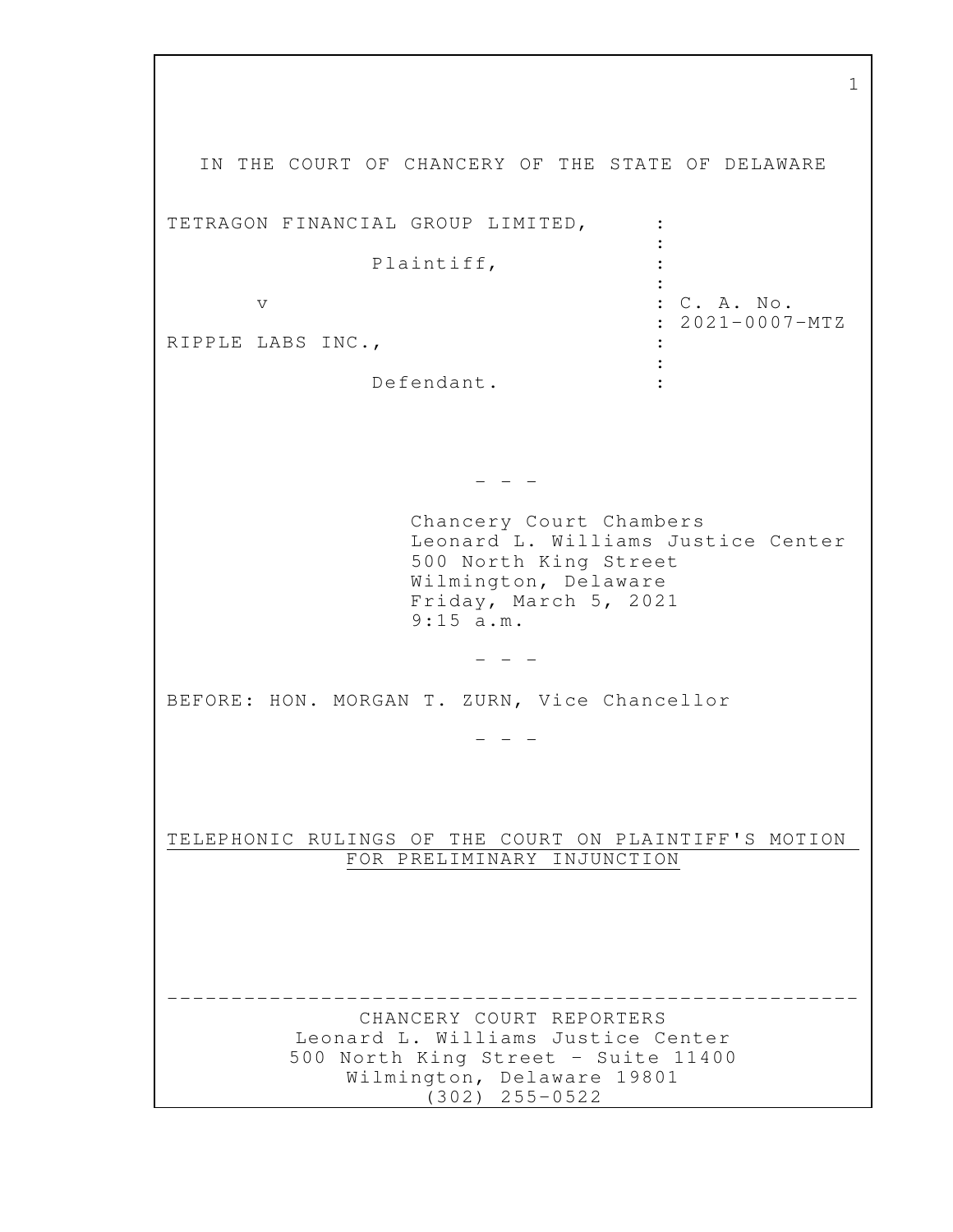APPEARANCES: 1

```
 GARRETT B. MORITZ, ESQ. 
          ELIZABETH M. TAYLOR, ESQ.
           Ross Aronstam & Moritz, LLP 
                   -and-
           MICHAEL S. SHUSTER, ESQ. 
          VINCENT LEVY, ESQ.
           NEIL R. LIEBERMAN, ESQ. 
           SCOTT M. DANNER, ESQ. 
           ALISON B. MILLER, ESQ. 
           of the New York Bar 
          Holwell Shuster & Goldberg LLP
             for Plaintiff 
           MICHAEL A. BARLOW, ESQ. 
          ADAM K. SCHULMAN, ESQ.
           Abrams & Bayliss LLP 
                   -and-
           DAVID M. GRABLE, ESQ. 
           of the California Bar 
           Quinn Emanuel Urquhart & Sullivan LLP 
                   -and- 
           MARLO A. PECORA, ESQ. 
           MATTHEW B. FOX, ESQ. 
           of the New York Bar 
          Quinn Emanuel Urquhart & Sullivan LLP
                   -and-
          ALEC A. LEVY, ESQ.
           of the District of Columbia Bar 
          Quinn Emanuel Urquhart & Sullivan LLP
             for Defendant 
    ALSO PRESENT: 
           SEAN CÔTÉ, ESQ. 
           Tetragon general counsel 
          STU ALDEROTY, ESQ.
          Ripple Labs general counsel 
           DEBORAH McCRIMMON, ESQ. 
           Ripple Labs in-house counsel 
                                - - - 2
  3
  4
  5
  6
  7
  8
  9
10
11
12
13
14
15
16
17
18
19
20
21
22
23
24
```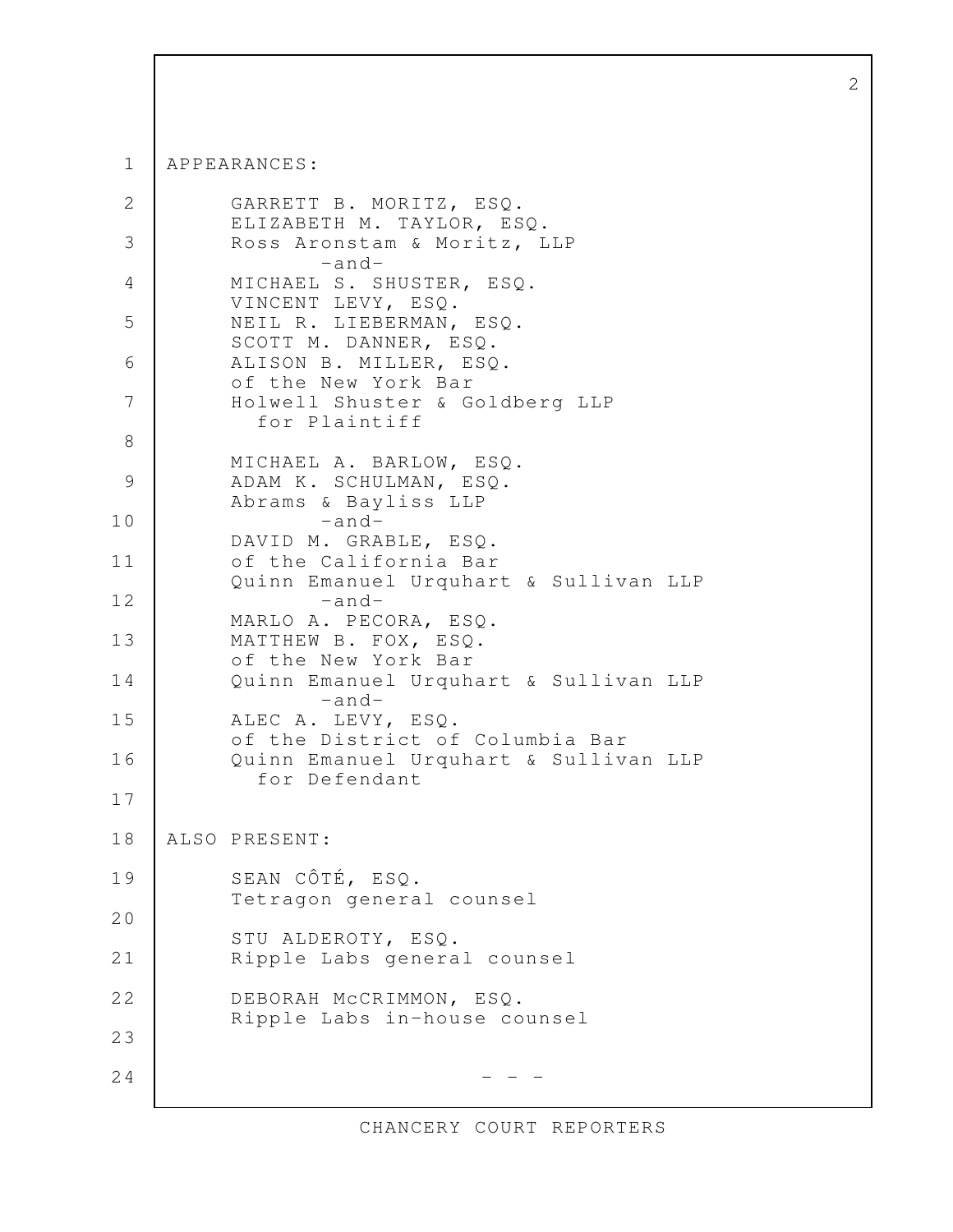THE COURT: Good morning, Counsel. This is Morgan Zurn. May I have appearances, please, beginning with counsel for Tetragon. MR. MORITZ: Good morning, Your Honor. This is Garrett Moritz of Ross Aronstam & Moritz on behalf of the plaintiff, Tetragon Financial Group Limited. I'm joined by my colleague Elizabeth Taylor. I'm also joined by my co-counsel from Holwell Shuster & Goldberg, Michael Shuster, Vincent Levy, Neil Lieberman, and Scott Danner. And we also have Tetragon's general counsel, Sean Côté, on the line, as well as some others who are the telephonic equivalent of being in the gallery. I won't introduce them. With the Court's permission, to the extent there's discussion after the ruling this morning, I expect that Mr. Shuster will be taking the lead for Tetragon today. THE COURT: Thank you very much. And counsel for Ripple. MR. BARLOW: Your Honor, it's Mike Barlow from Abrams & Bayliss on behalf of defendant, Ripple Labs. I'm joined today by Adam Schulman of my firm. I'm also joined by my colleagues, from the Quinn Emanuel firm, Dave Grable, Marlo Pecora, whom 1 2 3 4 5 6 7 8 9 10 11 12 13 14 15 16 17 18 19 20 21 22 23 24

3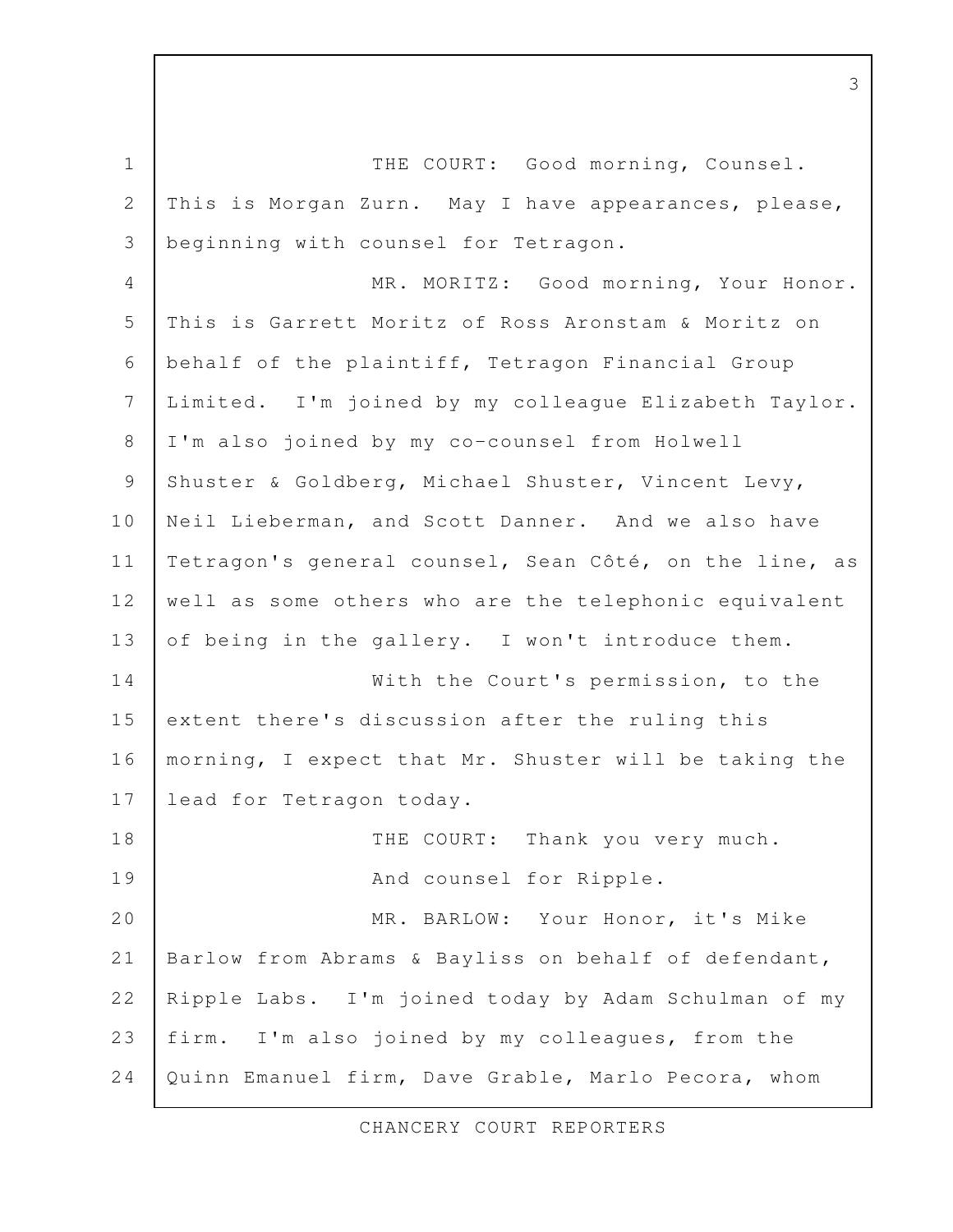you remember from the preliminary injunction hearing, as well as Matthew Fox and Alec Levy. I'm also joined by in-house counsel from Ripple Labs, Stu Alderoty and Deborah McCrimmon. THE COURT: Thank you. I have a 21-page ruling to share with you. So if you all could mute your lines, and you can enjoy your coffee. Thank you for getting on the line so that I can deliver my ruling on Tetragon's motion for a preliminary injunction. For the reasons that I will explain, the motion is denied. I understand that after my ruling we will be discussing several scheduling issues. I draw the following background from the record at the preliminary injunction stage and include in this background only those facts necessary to resolve the pending motion. Defendant, Ripple Labs Inc., a Delaware corporation, is an enterprise blockchain company. It uses a cryptocurrency called XRP and provides a payment platform, RippleNet, that utilizes XRP in global transactions. Plaintiff, Tetragon Financial Group Limited, is an investment company. Plaintiff, through its affiliates, which I will refer 1 2 3 4 5 6 7 8 9 10 11 12 13 14 15 16 17 18 19 20 21 22 23 24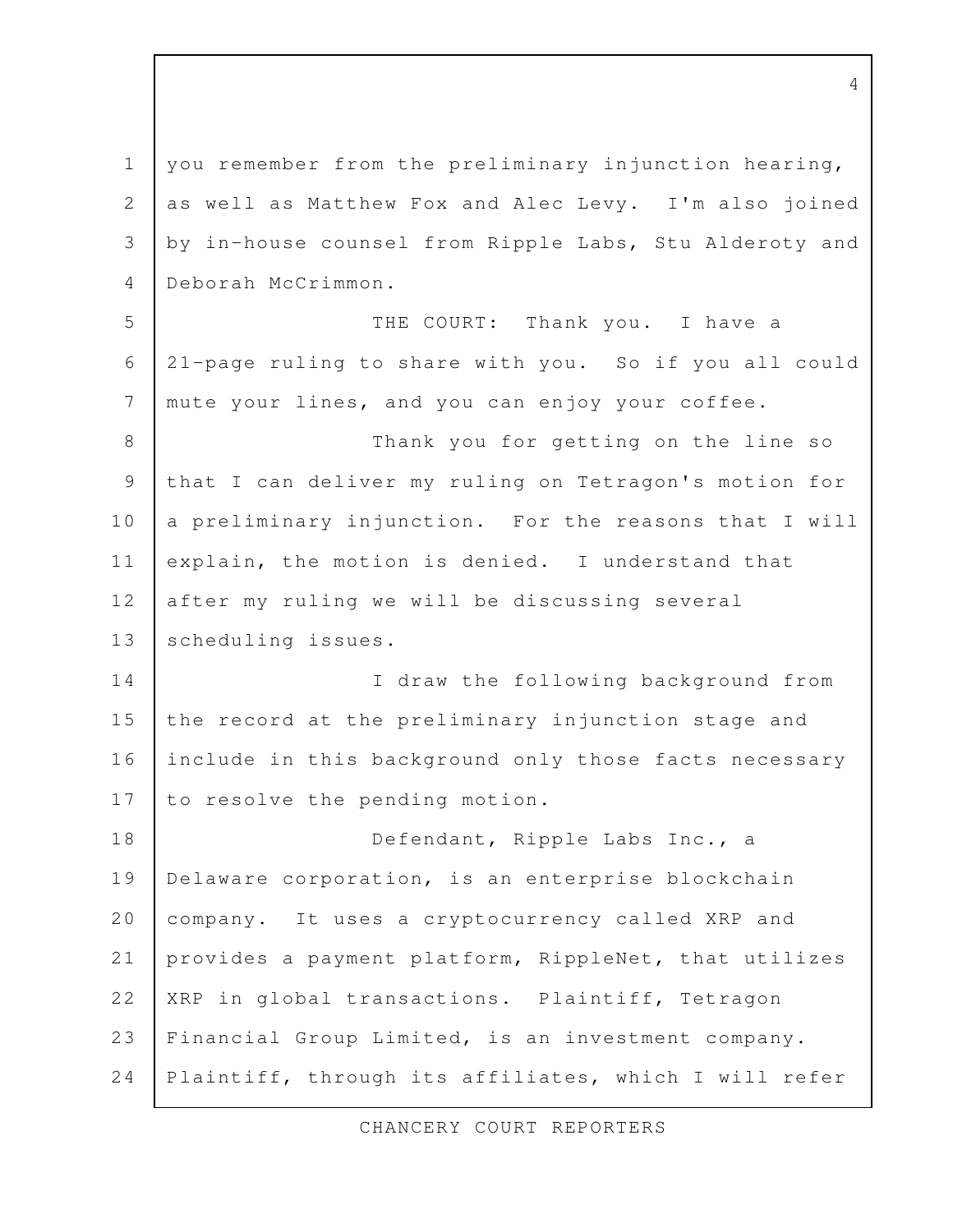to collectively as "Tetragon," is a majority shareholder of Ripple's Series C preferred stock. Ripple and Tetragon signed a stockholders' agreement dated December 20th, 2019, memorializing Tetragon's investment and status as lead purchaser. In the stockholders' agreement, Tetragon bargained for several provisions protecting its investment, including a securities default provision at issue in this case. Section 5.4 defines a securities default as follows: "A 'Securities Default' means if XRP is determined on an official basis (including without limitation by settlement) by the U.S. Securities and Exchange Commission (or (1) another governmental authority or (2) a governmental agency of similar stature and standing) to constitute a security on a current and going forward basis (and not, for the avoidance of doubt, a determination that XRP was a security in the past)." If a securities default has occurred, the stockholders' agreement gives Tetragon the right to demand redemption of its Series C stock. In order to trigger the redemption procedure, Tetragon must send Ripple a redemption request. The redemption procedure is laid out in Section 5.1 of the 1 2 3 4 5 6 7 8 9 10 11 12 13 14 15 16 17 18 19 20 21 22 23 24

CHANCERY COURT REPORTERS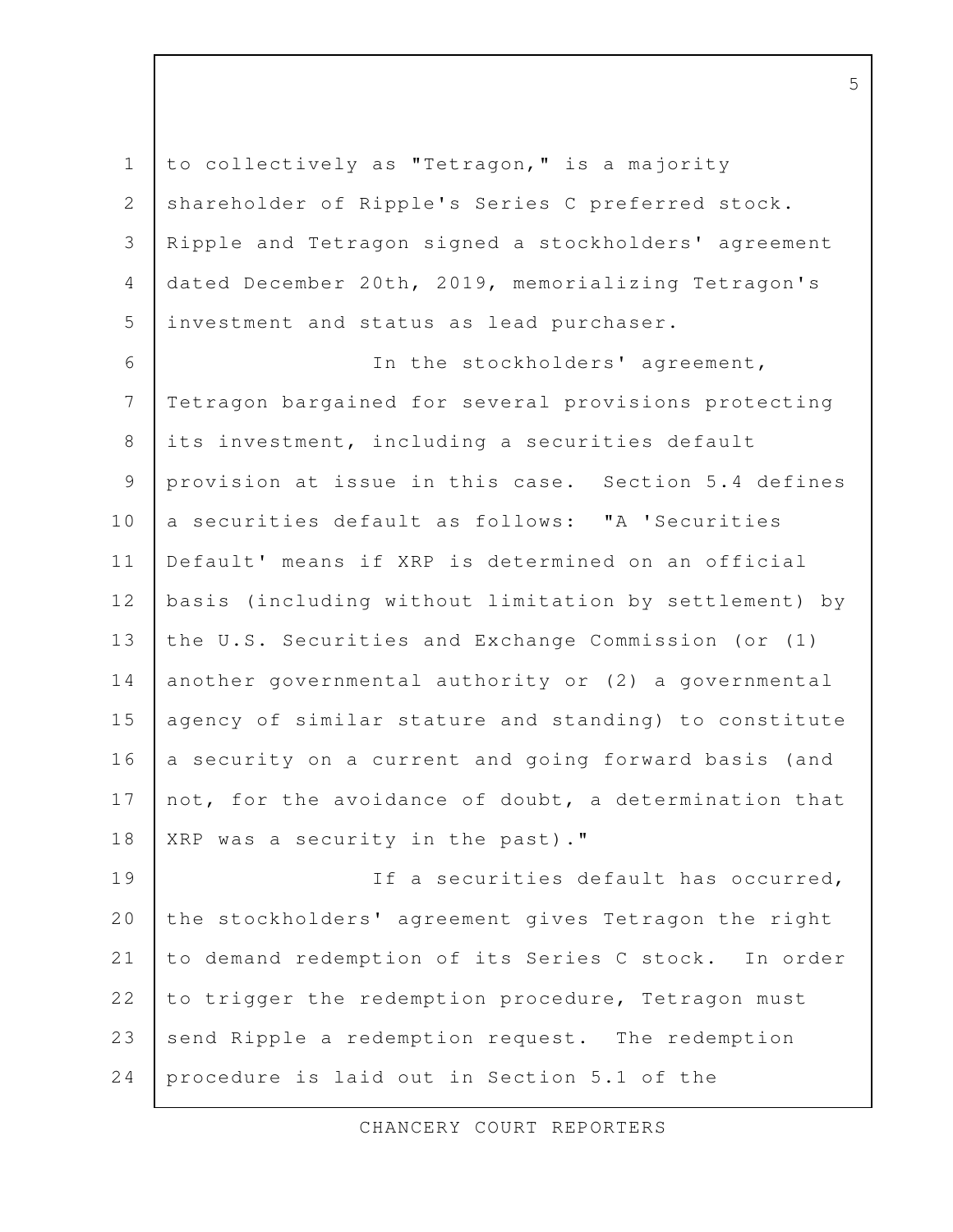| $\mathbf 1$ | stockholders' agreement and provides, in part, that:   |
|-------------|--------------------------------------------------------|
| 2           | "Upon receipt of a Redemption Request, the Company     |
| 3           | shall redeem the number of shares of Series C          |
| 4           | Preferred Stock specified in the Redemption Request at |
| 5           | the Default Redemption Price, and the Company shall    |
| 6           | apply all of its available cash and other liquid       |
| 7           | assets (including any available XRP the Company may    |
| 8           | lawfully use) to fund the payment of the redemption    |
| 9           | price in cash (and for no other purpose), except to    |
| 10          | the extent such redemption would violate Delaware      |
| 11          | law." Section 5.1 also provides that redemption must   |
| 12          | occur within 60 days after the receipt by the company  |
| 13          | of the redemption request.                             |
| 14          | This dispute largely turns on whether                  |
| 15          | a securities default has occurred that triggers        |
| 16          | Ripple's redemption obligations under Section 5.1.     |
| 17          | Tetragon claims that, via two recent events, the SEC   |
| 18          | made a determination that XRP is a security on an      |
| 19          | official basis. Ripple counters that neither event     |
| 20          | qualifies as a securities default.                     |
| 21          | At the time the parties entered into                   |
| 22          | the stockholders' agreement, the SEC was in the midst  |
| 23          | of investigating Ripple and XRP. In mid-October 2020,  |
| 24          | Tetragon learned that SEC staff had sent Ripple a      |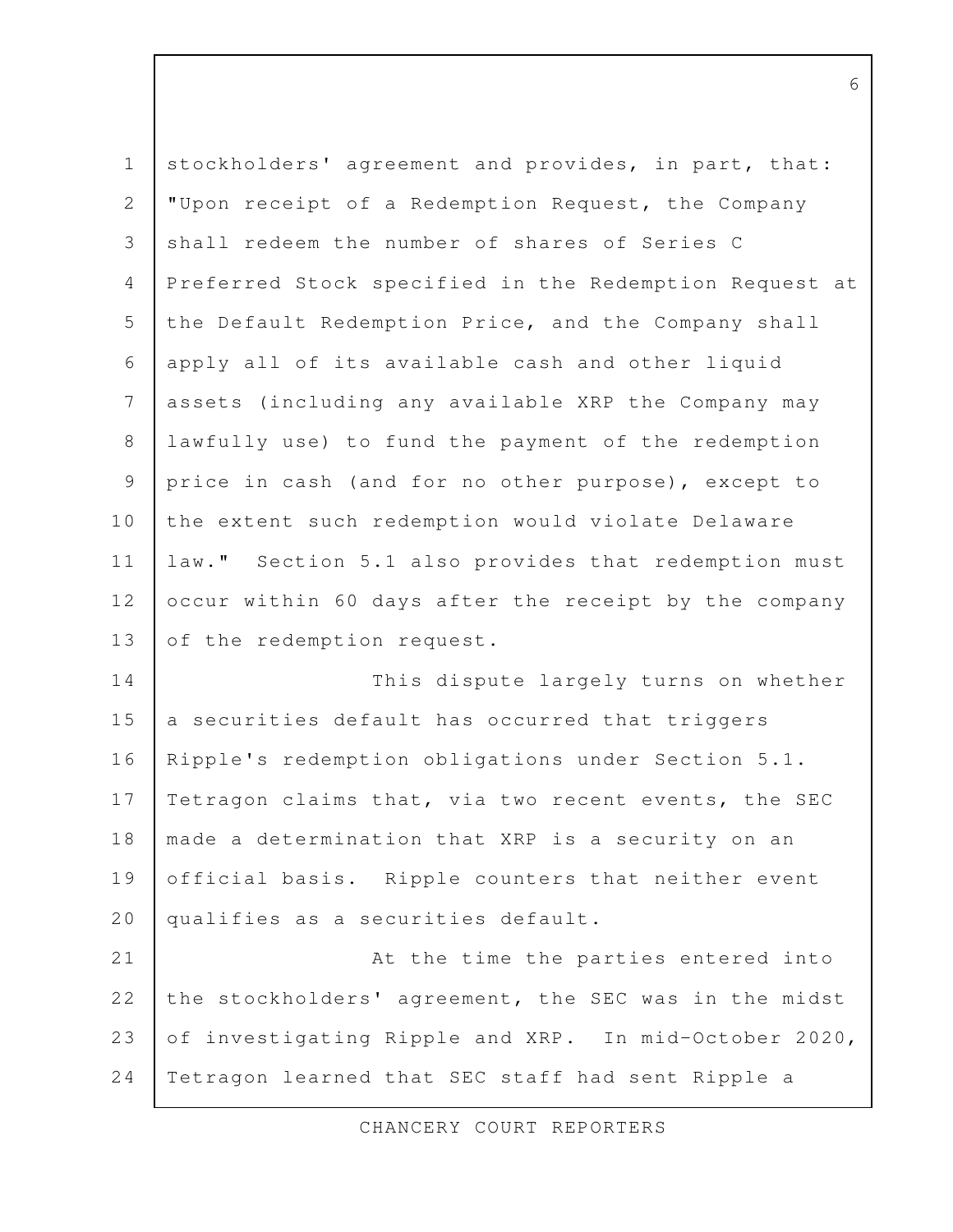Wells notice. The Wells notice suggested SEC staff believed XRP was a security and had preliminarily decided to recommend the SEC bring an enforcement action against Ripple. Tetragon took the position that the Wells notice was an official determination and sent notice to Ripple of a securities default in an October 19, 2020, letter. Tetragon claims that this letter was a redemption request under Section 5.1, triggering the 60-day deadline for Ripple to redeem Tetragon's shares and an obligation to use its funds only to redeem those shares. Tetragon argues Ripple breached the shareholders agreement by not redeeming Tetragon's shares after 60 days and by using its funds for other reasons in the meantime. Ripple counters that the Wells notice does not qualify as a determination on an official basis by the SEC that XRP is a security. Ripple also asserts that even if the redemption procedure had been triggered, Ripple was not obligated to set aside its money until 60 days had passed. After the SEC sent the Wells notice, 1 2 3 4 5 6 7 8 9 10 11 12 13 14 15 16 17 18 19 20 21 22 23

on December 22nd, 2020, the SEC filed an enforcement action against Ripple in the U.S. District Court for 24

CHANCERY COURT REPORTERS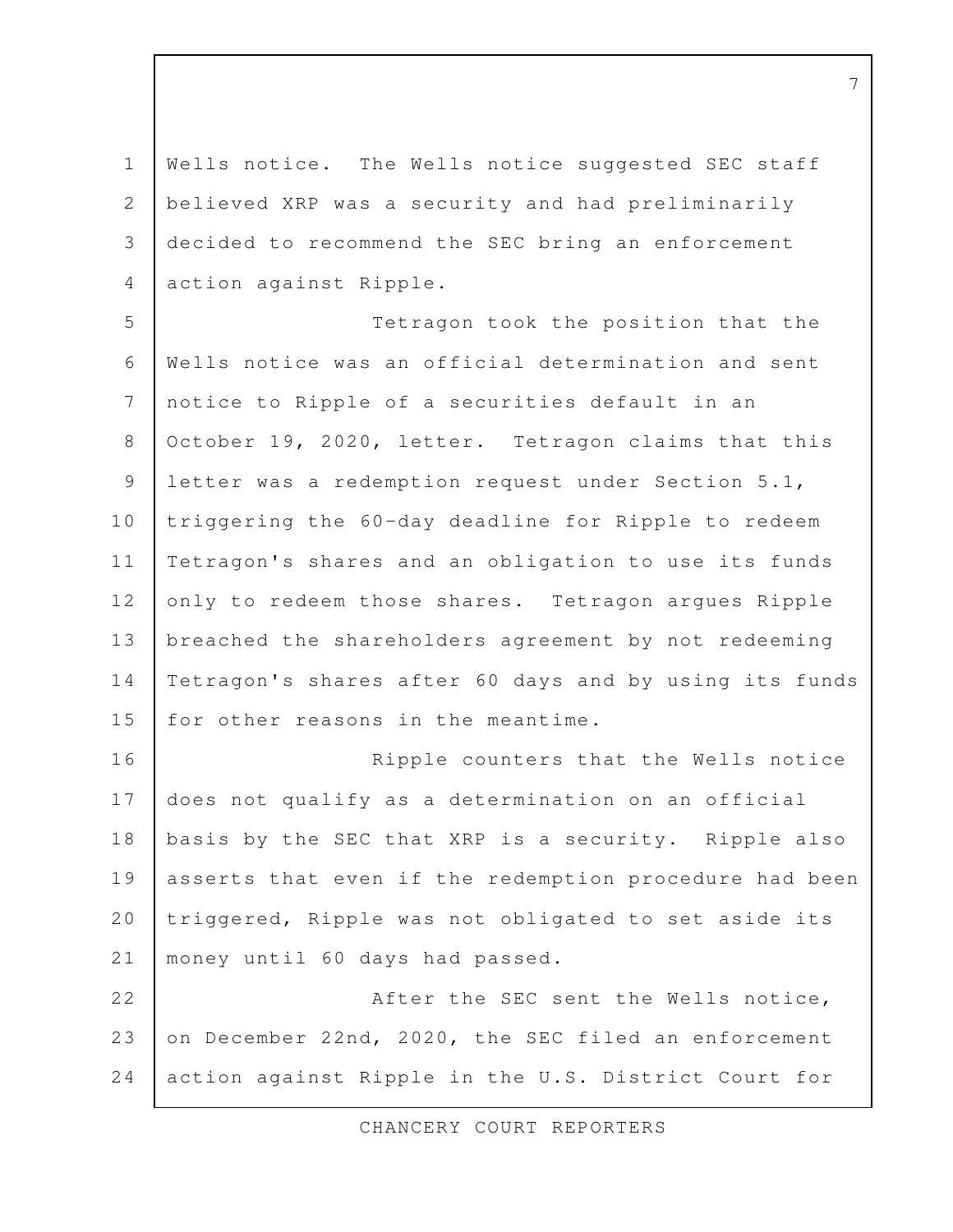| $\mathbf 1$    | the Southern District of New York, alleging that XRP   |
|----------------|--------------------------------------------------------|
| $\mathbf{2}$   | is a security and asking the Court, one, to            |
| 3              | permanently enjoin Ripple from violating Sections      |
| 4              | 55(a) and (c) of the Securities Act; two, order Ripple |
| 5              | to disgorge ill-gotten gains and pay prejudgment       |
| $\sqrt{6}$     | interest for unregistered sales of XRP; three,         |
| 7              | prohibit Ripple from participating in the offering of  |
| $8\,$          | digital asset securities; and, four, impose civil      |
| $\overline{9}$ | money penalties upon Ripple, as Section 20(d) of the   |
| 10             | Securities Act allows. I will refer to this suit as    |
| 11             | the "enforcement action."                              |
| 12             | Tetragon contends that the                             |
| 13             | commencement of the enforcement action also            |
| 14             | constitutes a securities default, giving Tetragon the  |
| 15             | right to demand redemption of its shares. Ripple       |
| 16             | contends that the SEC's enforcement allegations are    |
| 17             | not a determination on an official basis.              |
| 18             | On January 4th, 2021, Tetragon filed                   |
| 19             | its complaint in this action, seeking a declaration    |
| 20             | that the Wells notice and/or enforcement action        |
| 21             | constituted a securities default under the             |
| 22             | stockholders' agreement, as well as specific           |
| 23             | performance of its redemption right. Tetragon also     |
| 24             | sought expedition and a TRO enjoining Ripple from      |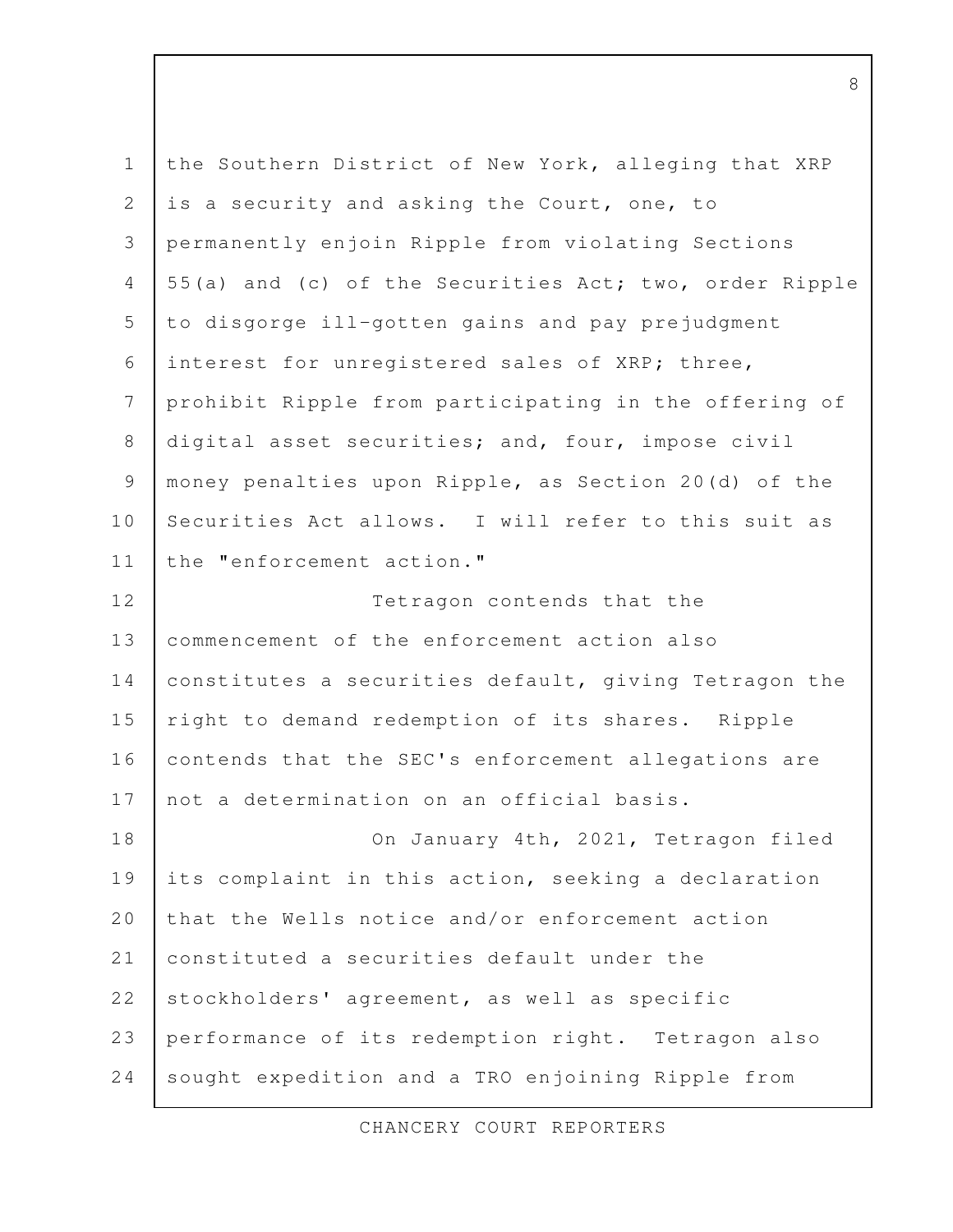using legally available cash or other liquid assets for any purpose other than to redeem Tetragon's shares until redemption is complete. Last month, I endeavored to protect Tetragon's priority in a less burdensome way and entered a TRO enjoining Ripple from making extraordinary or net-negative XRP purchases outside the ordinary course of business. I also ordered expedition of the entire case, with a PI hearing in mid-February. Tetragon seeks a preliminary injunction enjoining Ripple from utilizing its cash and other liquid assets for any purpose other than redeeming Tetragon's Series C preferred stock in full. The parties briefed Tetragon's request and presented oral argument on February 17th, 2021. Today, I deny that request primarily on the grounds that Tetragon is not reasonably likely to prevail on the merits, as the plain language of the definition of "Securities Default" does not encompass the SEC enforcement action or the Wells notice. A preliminary injunction is an extraordinary and powerful form of relief, not to be granted lightly. This Court possesses broad 1 2 3 4 5 6 7 8 9 10 11 12 13 14 15 16 17 18 19 20 21 22 23 24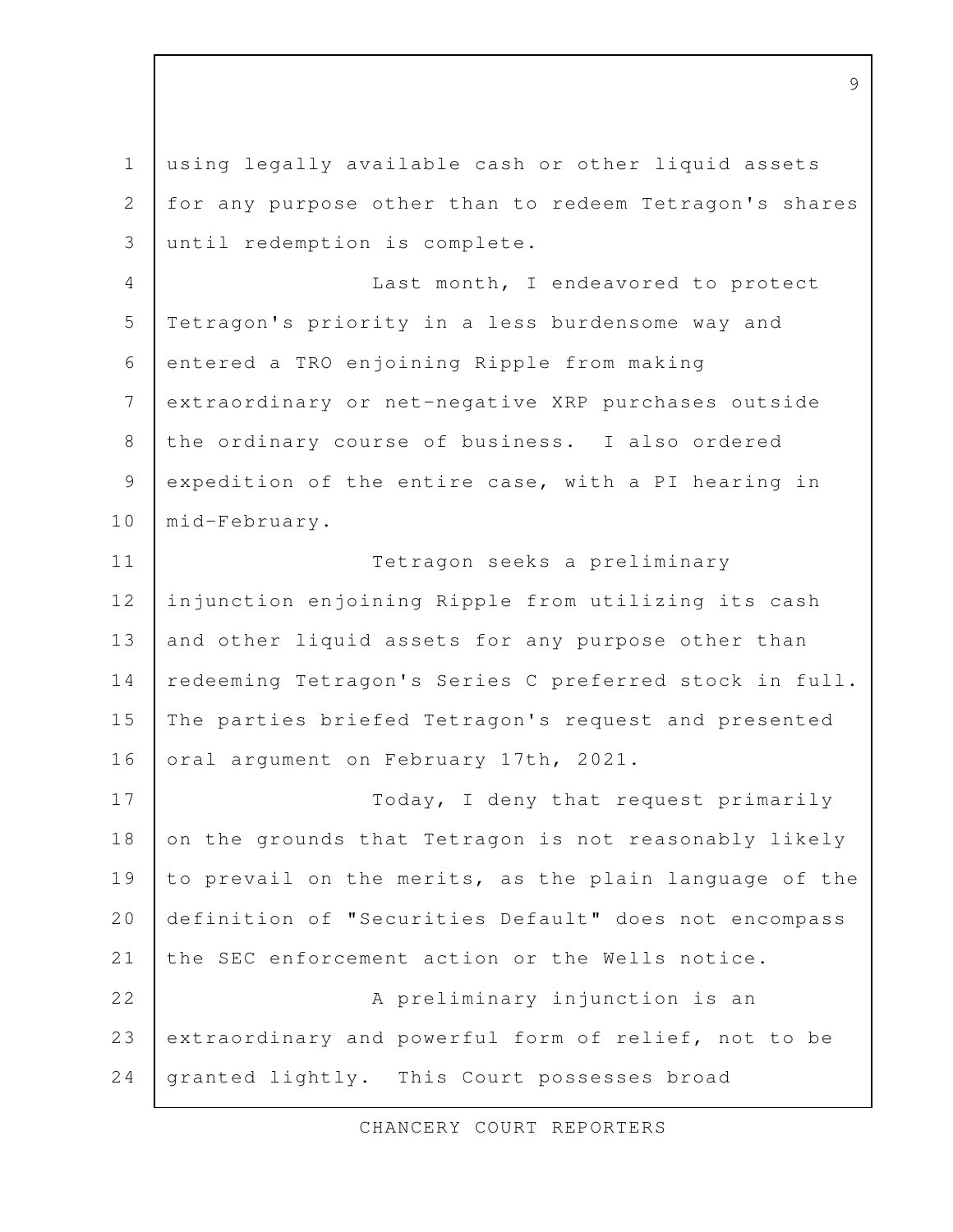| $\mathbf 1$    | discretion in granting or denying a preliminary         |
|----------------|---------------------------------------------------------|
| $\mathbf{2}$   | injunction. The standard for a preliminary injunction   |
| 3              | is well-worn. One, a reasonable probability of          |
| $\overline{4}$ | ultimate success on the merits at trial; two, that the  |
| 5              | failure to issue a preliminary injunction will result   |
| $\sqrt{6}$     | in immediate and irreparable injury before the final    |
| $\overline{7}$ | hearing; and, three, that the balance of hardships      |
| $\,8\,$        | weighs in the movant's favor. "The elements are not     |
| $\mathsf 9$    | necessarily weighed equally. A strong showing on one    |
| 10             | [] may overcome a weak showing on another []. [But] a   |
| 11             | failure of proof on one of the elements will defeat     |
| 12             | the application." That's from Cantor Fitzgerald, L.P.   |
| 13             | v. Cantor.                                              |
| 14             | The critical question at this stage is                  |
| 15             | whether Tetragon has established a reasonable           |
| 16             | likelihood of success on the merits of its claim.<br>In |
| 17             | other words, whether Tetragon can show that a           |
| 18             | securities default has occurred. This question turns    |
| 19             | on my interpretation of Section 5.4 of the              |
| 20             | stockholders' agreement.                                |
| 21             | To determine what contractual parties                   |
| 22             | intended, Delaware courts start with the text.<br>Ιn    |
| 23             | doing so, the Court aims to give priority to the        |
| 24             | parties' intentions as reflected in the four corners    |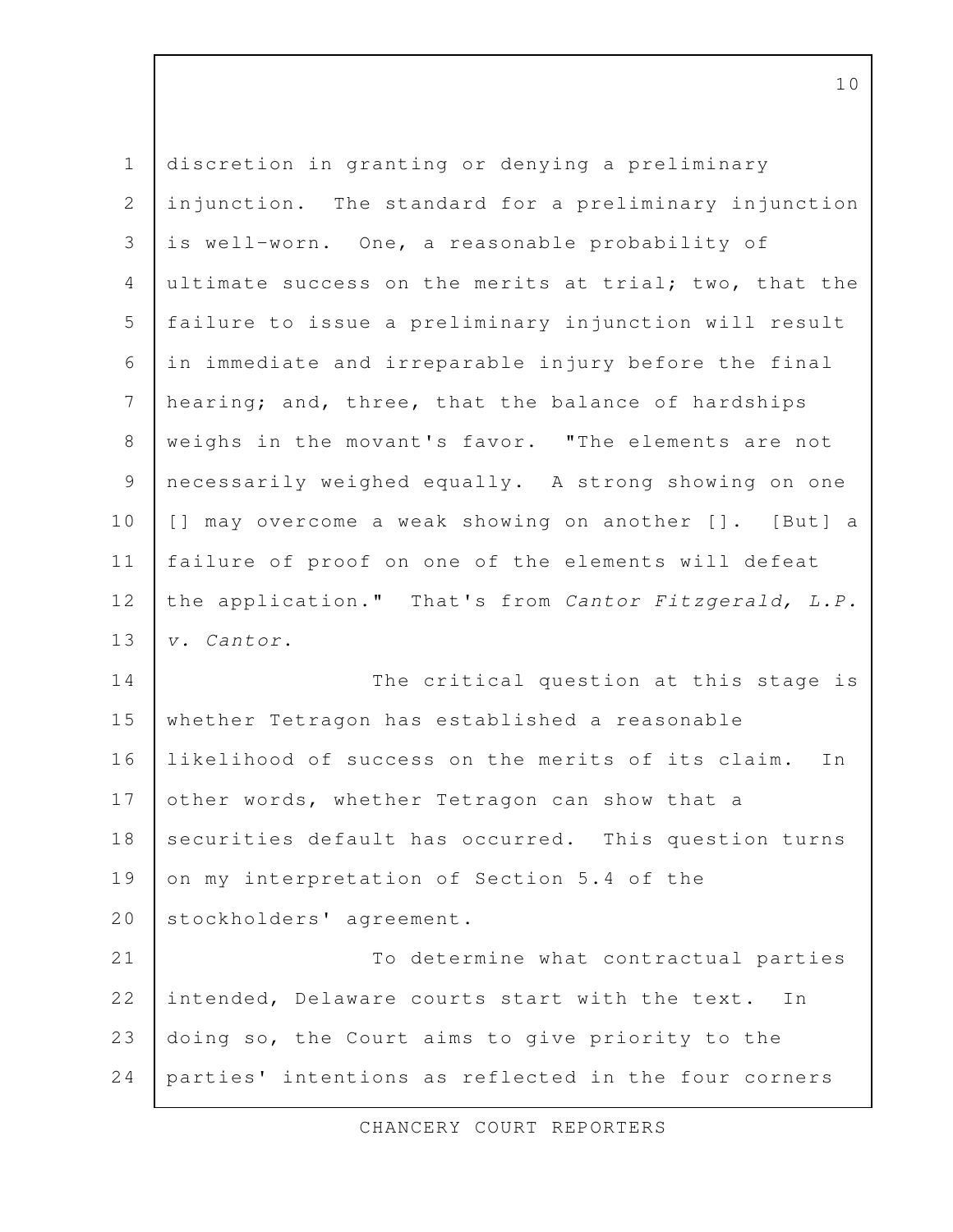of the agreement, construing the agreement as a whole and giving effect to all its provisions. Delaware adheres to the objective theory of contracts, meaning that a contract's construction should be that which would be understood by an objective, reasonable third party. The Court will give effect to the plain meaning of the contract's terms and provisions, will read a contract as a whole, and will give each provision and term effect, so as to not render any part of the contract mere surplusage. Contract terms themselves will be controlling when they establish the parties' common meaning so that a reasonable person in the position of either party would have no expectations inconsistent with the contract language. Unless there is ambiguity, Delaware courts interpret contract terms according to their plain, ordinary meaning, without resorting to extrinsic evidence. Whether a contract is ambiguous is a question of law. Ambiguity exists when the provisions in controversy are reasonably or fairly susceptible of different interpretations. Neither party here contends that the definition of securities default is ambiguous, so I do 1 2 3 4 5 6 7 8 9 10 11 12 13 14 15 16 17 18 19 20 21 22 23 24

CHANCERY COURT REPORTERS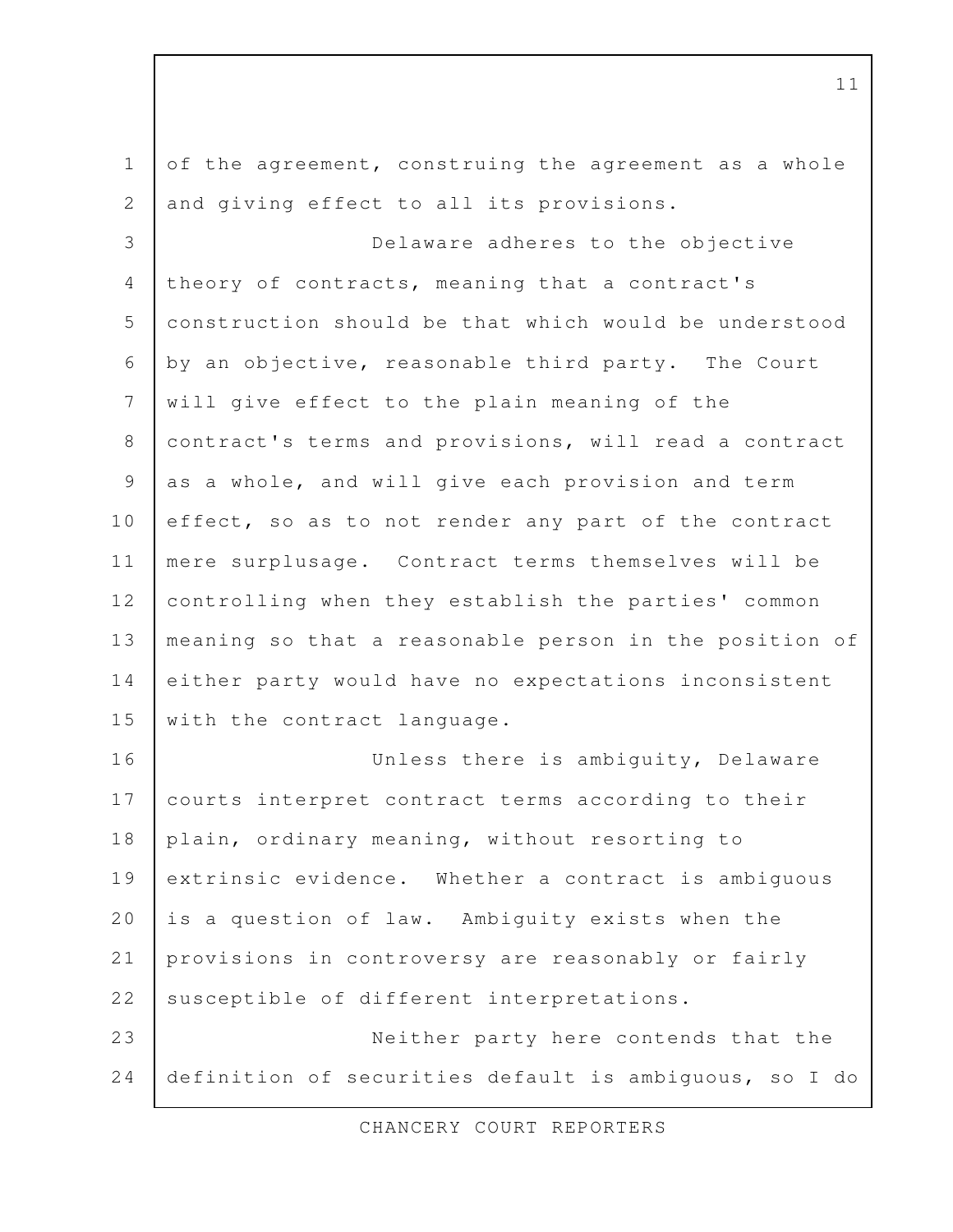not reach the parties' arguments about their negotiation history or other extrinsic evidence of their intent. Instead, I turn directly to the language in question and apply it to the Wells notice and the SEC enforcement action. Under well-settled case law, Delaware courts look to dictionaries for assistance in determining the plain meaning of terms which are not defined in a contract. This is because dictionaries are the customary reference source that a reasonable person in the position of a party to a contract would use to ascertain the ordinary meaning of words not defined in the contract. So I look to contemporaneous dictionaries to help understand the undefined terms in Section 5.4. By its plain meaning, a determination has finality. According to Merriam-Webster's Dictionary, to "determine" something means "to fix conclusively or authoritatively," as in to "determine national policy," or "to settle or decide by choice of alternatives or possibilities," as in to "determine the best time to go." The Oxford Dictionary similarly states that a "determination" is "the process of deciding something officially." The "official" nature 1 2 3 4 5 6 7 8 9 10 11 12 13 14 15 16 17 18 19 20 21 22 23 24

CHANCERY COURT REPORTERS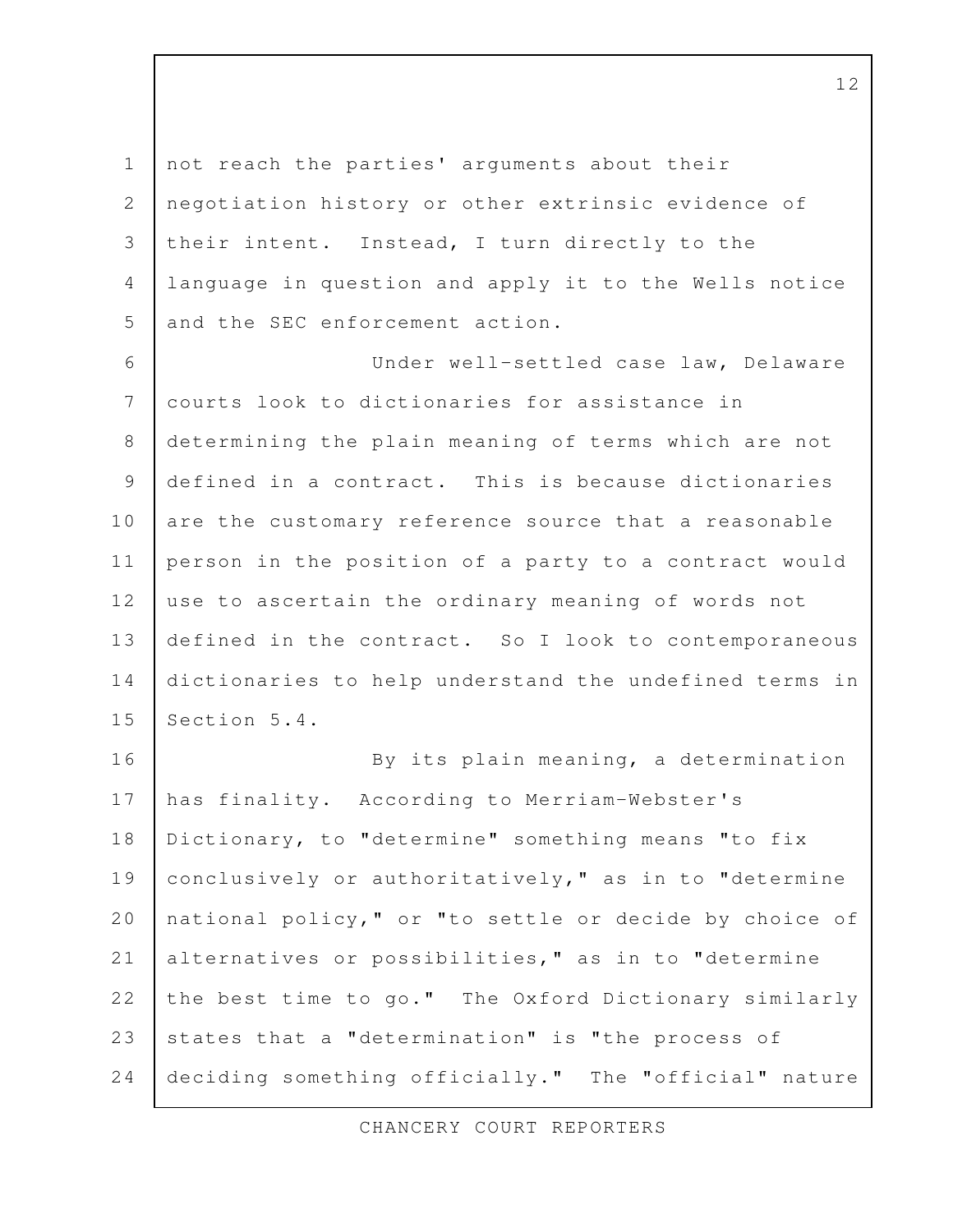| $1\,$          | of a determination is echoed in definitions in the     |
|----------------|--------------------------------------------------------|
| $\mathbf{2}$   | legal arena. In those definitions, a determination     |
| $\mathcal{S}$  | comes from an authoritative source, such as a court.   |
| $\overline{4}$ | Black's Law Dictionary tells us that a "determination" |
| 5              | is "the act of deciding something officially;          |
| 6              | esp[ecially], a final decision by a court or           |
| $\overline{7}$ | administrative agency." Merriam-Webster's definition   |
| $\,8\,$        | suggests that a legal determination has finality, as   |
| $\mathcal{G}$  | in "a judicial decision settling and ending a          |
| 10             | controversy."                                          |
| 11             | Section 5.4's determination is                         |
| 12             | modified by two phrases: it must be "on an official    |
| 13             | basis" and "on a current and going forward basis."     |
| 14             | The phrase "on an official basis" echoes the official  |
| 15             | nature of a determination, which as noted is baked in  |
| 16             | by its plain meaning. Something that is official       |
| 17             | typically relates to an office, as in "official        |
| 18             | duties," or is authoritative or authorized, as in an   |
| 19             | "official statement." That is supported by the         |
| 20             | definitions in Merriam-Webster and Black's.            |
| 21             | Finally, the SEC's official                            |
| 22             | determination must be made "on a current and going     |
| 23             | forward basis." This language suggests that the        |
| 24             | determination must have meaning, both at the time it   |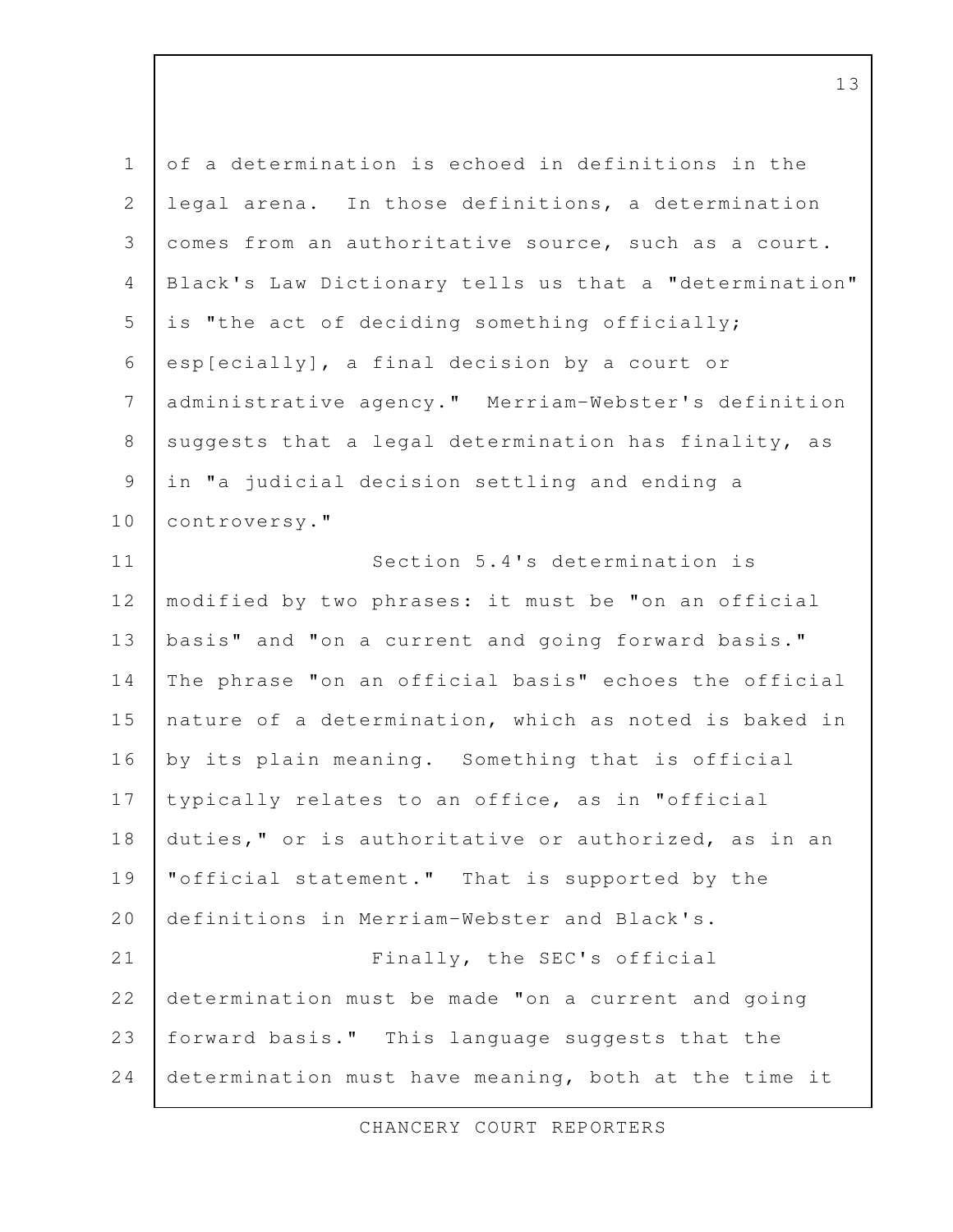is made and into the future. This again supports a construction of "determination" that involves finality or the end of a controversy, as in Merriam-Webster's definition. 1 2 3 4

Section 5.4 enumerates a single example of a securities default: a settlement. Canonically, Delaware courts interpret words in the context of words surrounding them and use specific examples to construe general language. Settlements, by their very nature, end a controversy and constitute the final say on a subject. In this way, they exemplify the sort of final, binding decision described in the dictionary definitions of a determination that I have related. By its plain meaning, I find that a securities default involves a final, authoritative decision that XRP is currently a security and will be a security in the future. That decision can be made by the SEC or by, one, another governmental authority; or, two, a governmental agency of similar stature and standing. In other words, a determination in Section 5.4 settles the question of whether XRP is a security. 5 6 7 8 9 10 11 12 13 14 15 16 17 18 19 20 21 22

To aid in applying this plain meaning 23

to the steps the SEC has taken against Ripple, both

24

CHANCERY COURT REPORTERS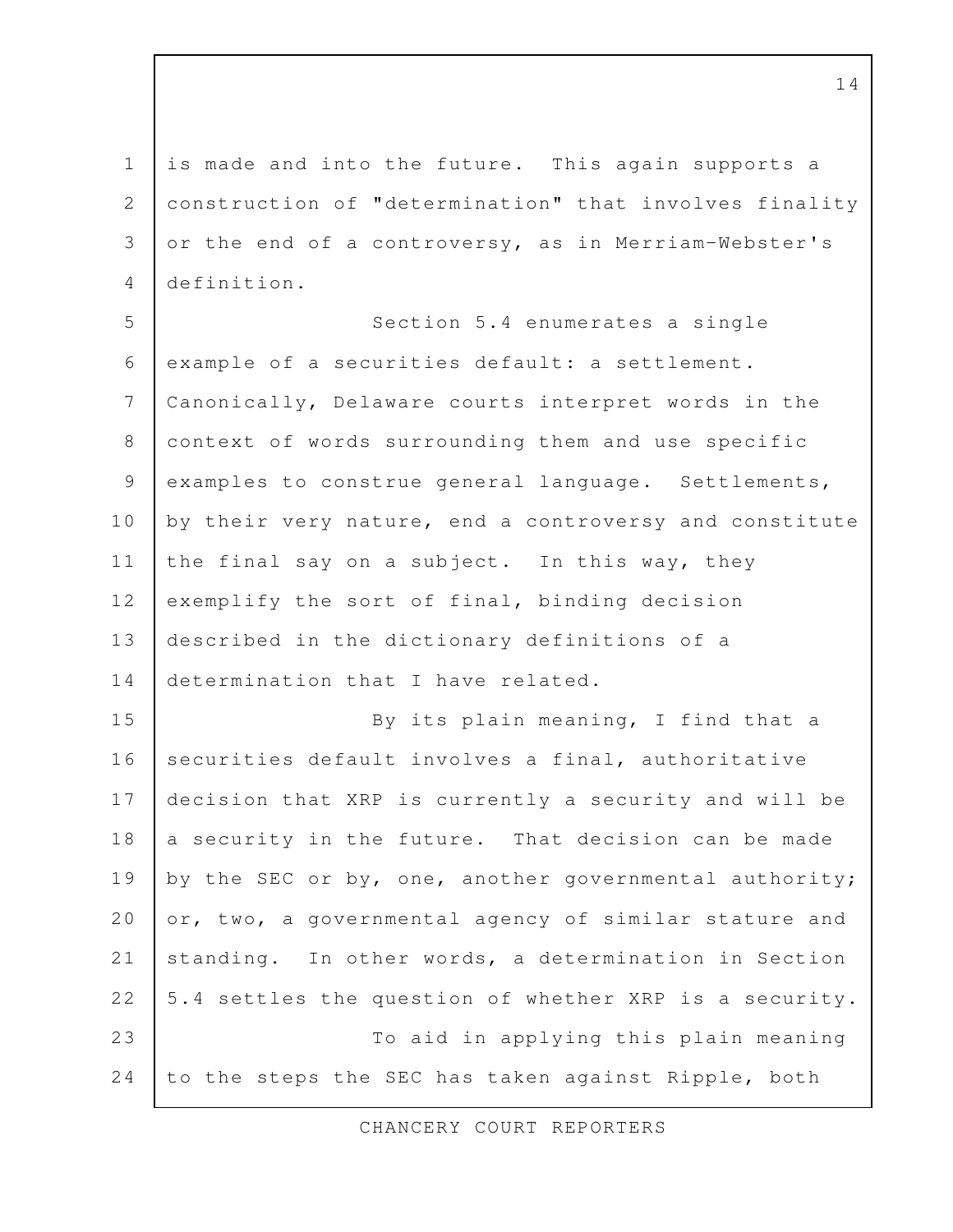parties have produced expert testimony characterizing and contextualizing how the SEC acts. The experts disagree as to whether the steps the SEC has taken against Ripple, an enforcement action before a District Court, preceded by a Wells notice, constitute a determination under Section 5.4. With the aid of their opinions, and with the plain meaning of the definition in mind, I conclude neither the Wells notice nor the enforcement action filing is a securities default. The parties' experts agreed that the SEC can make "determinations on an official basis" in three particular ways. In an administrative proceeding, the SEC initiates an enforcement action before an administrative law judge. After the ALJ makes her decision, the commission makes its own final determination by reviewing that decision. Similarly, Section 21(a) of the SEC Act of 1934 authorizes the commission to undertake investigations "necessary to determine whether any person has violated, is violating or is about to violate any provision of this chapter," or other SEC regulation. That quote is directly from the language of the Act. The commission may thereafter publish 1 2 3 4 5 6 7 8 9 10 11 12 13 14 15 16 17 18 19 20 21 22 23 24

CHANCERY COURT REPORTERS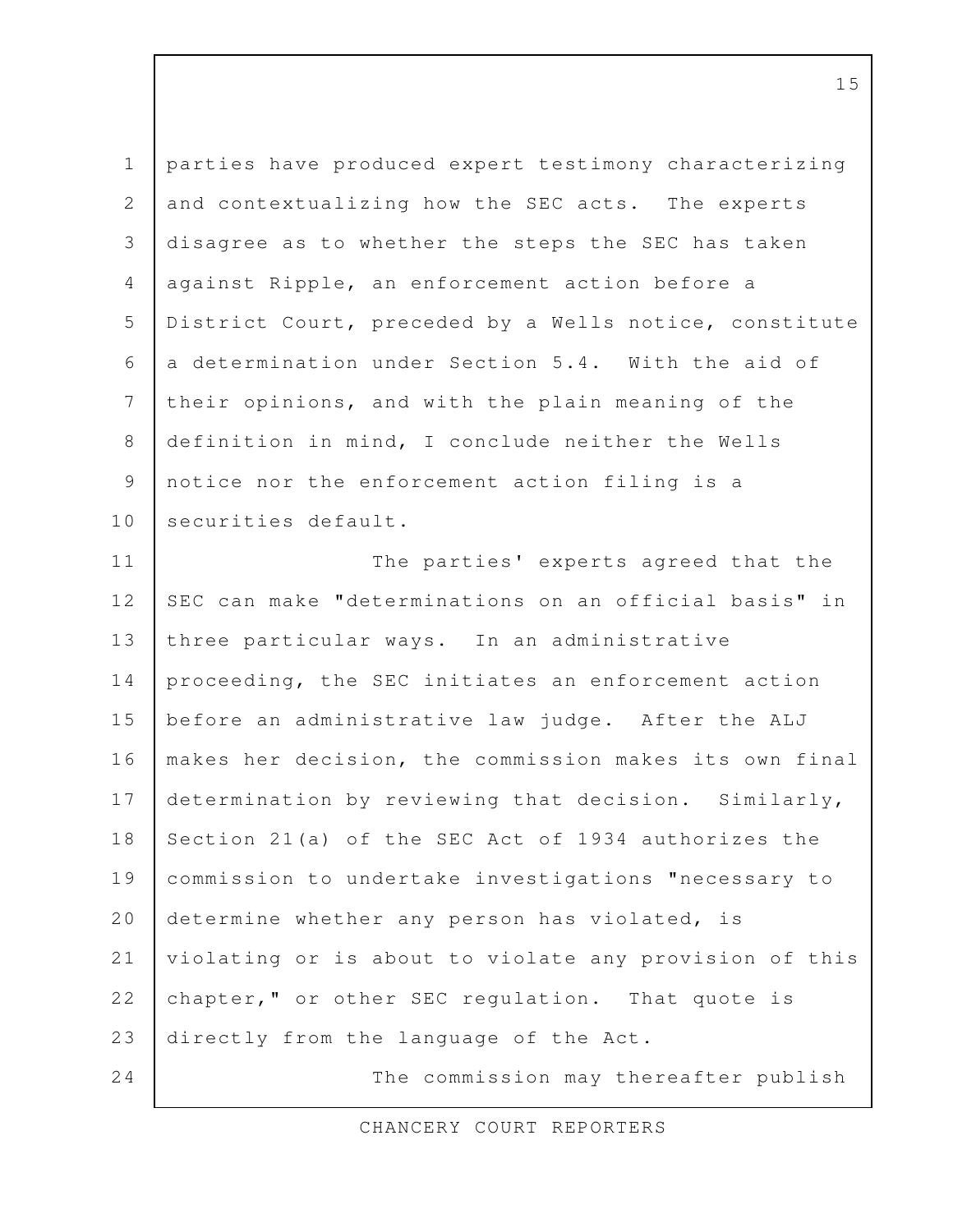a report called a 21(a) report describing the investigation. The SEC seeks the consent of the subjects of the investigation before issuing a report. The commission recently released a 21(a) report in the cryptocurrency space known as the DAO report. In that report, consistent with the SEC's statutory authority, the commission stated that it had determined that DAO tokens are securities. That determination is final and comes from the commission itself. Finally, in the rulemaking setting, the SEC votes to issue rules and regulations pursuant to the Administrative Procedure Act at 5 U.S.C. Section 551. Through this mechanism, the SEC may give its determinations the full force of the law. The parties agree that all three of these actions would constitute a determination for the purposes of Section 5.4. Indeed, these determinations all have the hallmarks of the official, final, and controversy-ending decisions described in Black's and Merriam-Webster's. They are final, binding, and have the force of the commission behind them. Each ends at an SEC determination that is final and has present effect, even though there are mechanisms for additional review, like appeal or judicial review. 1 2 3 4 5 6 7 8 9 10 11 12 13 14 15 16 17 18 19 20 21 22 23 24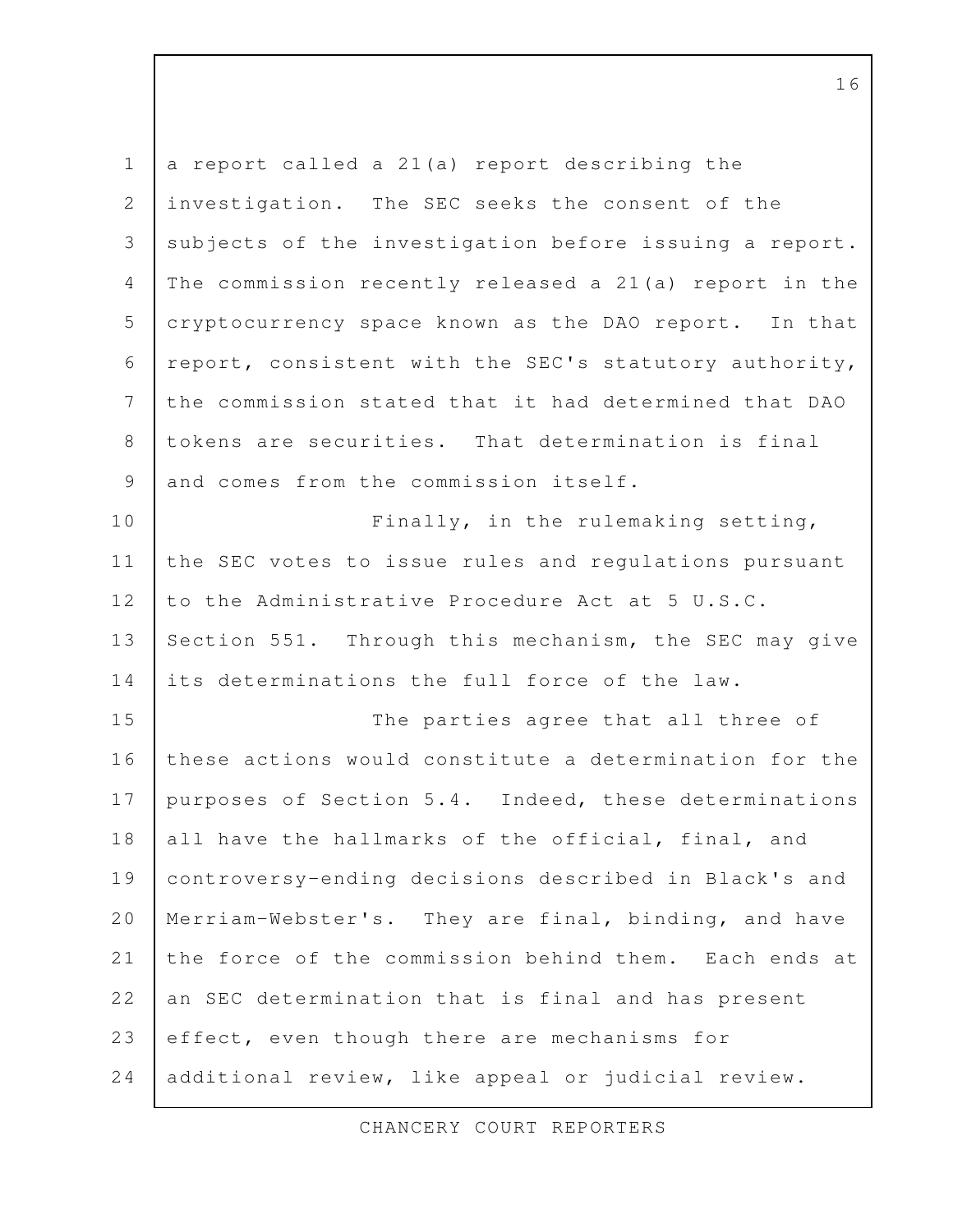These alternative paths for a determination show that the SEC has ample power to resolve the question of whether XRP is a security with finality, and give meaning to Section 5.4's provision for a determination on an official basis by the SEC. 1 2 3 4 5

The dispute here is whether a Wells notice and enforcement action are also determinations on an official basis by the SEC. Before evaluating these measures under Section 5.4, I want to set forth what I understand them to be based on reconciling the parties' expert submissions. 6 7 8 9 10 11

Tetragon has offered the expert report and deposition of Professor Robert J. Jackson, Jr., former SEC commissioner, in support of its position that the SEC's actions constitute an official determination that XRP is a security within the meaning of the agreement. Ripple supported its position that neither the Wells report nor the subsequent enforcement action is an official determination with the expert testimony of Harvey L. Pitt, long-time SEC veteran and former chairman of the SEC from 2001 to 2003, and Dr. Michael S. Piwowar, former commissioner of the SEC from 2013 to 2018, and acting chairman of the SEC for several months in 2017. 12 13 14 15 16 17 18 19 20 21 22 23 24

CHANCERY COURT REPORTERS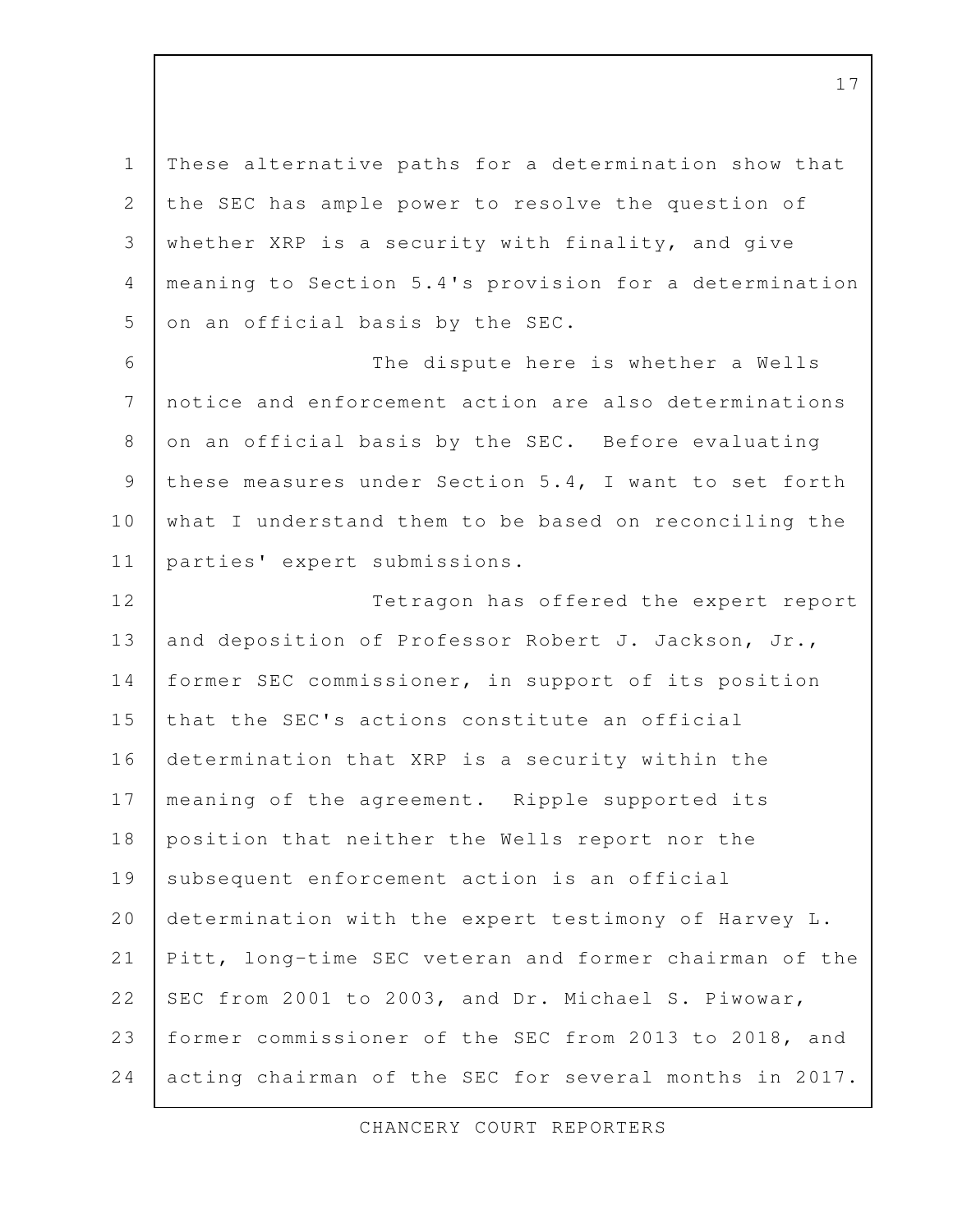| $\mathbf 1$    | According to Board of Public Education                 |
|----------------|--------------------------------------------------------|
| $\mathbf{2}$   | in Wilmington v. Rimlinger, "The weight to be given    |
| 3              | [expert] testimony is a matter for the trier of fact." |
| 4              | Where there is a battle of the experts, this Court     |
| 5              | regularly makes determinations based upon conflicting  |
| 6              | expert testimony, often finding for the party with the |
| 7              | more credible and persuasive expert witness. On a      |
| 8              | motion for a PI, if a fact is disputed, as it is here, |
| $\overline{9}$ | among the parties' experts, this Court will only find  |
| 10             | in favor of the plaintiff if there is a reasonable     |
| 11             | likelihood that the facts will ultimately be found in  |
| 12             | favor of the plaintiff by a preponderance of the       |
| 13             | evidence. That is set forth in Wolfe & Pittenger at    |
| 14             | $14.03[b][3]$ .                                        |
| 15             | Turning to what the experts have                       |
| 16             | taught the Court, SEC investigations and their progeny |
| 17             | are usually initiated when a potential violation of    |
| 18             | securities law is identified. If the matter            |
| 19             | escalates, the SEC will issue a formal order of        |
| 20             | investigation, which identifies the nature of the      |
| 21             | investigation, grants power to SEC staff to            |
| 22             | investigate, and allows the SEC and its officers to    |
| 23             | issue subpoenas and compel sworn witness testimony.    |

24 If SEC staff determines further action is warranted,

CHANCERY COURT REPORTERS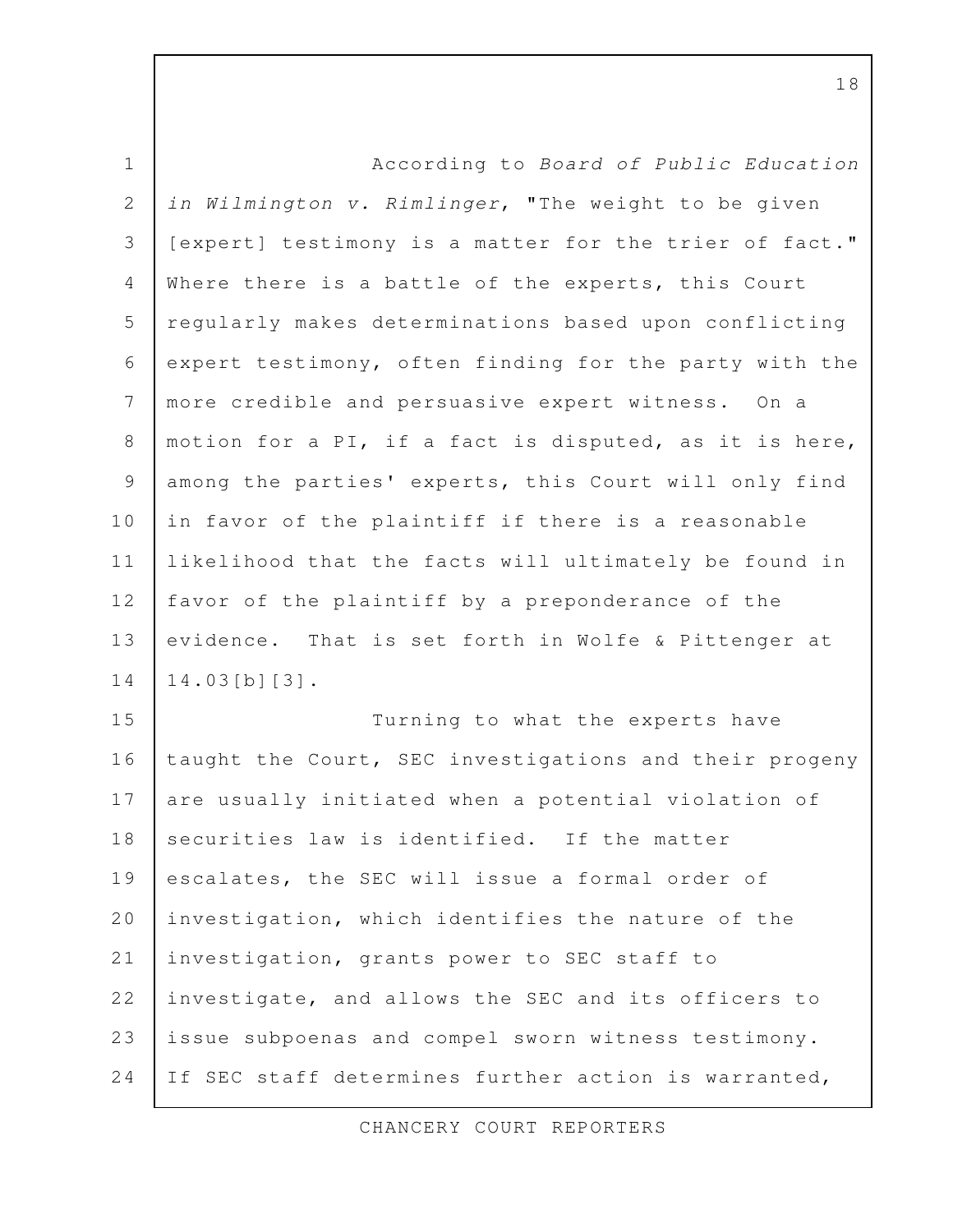| $1\,$                                                     | the staff may recommend that the SEC file an action or |
|-----------------------------------------------------------|--------------------------------------------------------|
| $\mathbf{2}$                                              | institute a proceeding. Prior to doing so, SEC staff   |
| $\mathcal{S}$                                             | may send a Wells notice, which allows potential        |
| $\overline{4}$                                            | defendants the chance to provide a written submission  |
| 5                                                         | in defense of their actions. At this stage, staff      |
| 6                                                         | must obtain an associate or regional director's        |
| $\overline{7}$                                            | approval. Once a defendant submits a writing in        |
| $\,8\,$                                                   | response to a Wells notice, that submission must be    |
| $\mathcal{G}% _{M_{1},M_{2}}^{\alpha,\beta}(\varepsilon)$ | sent to the commission with a staff memorandum.        |
| 10                                                        | Following a Wells notice, staff may                    |
| 11                                                        | recommend that the SEC settle or litigate the matter   |
| 12                                                        | in a formal action memorandum. This recommendation is  |
| 13                                                        | based on a substantial evidentiary record, as          |
| 14                                                        | potential defendants have had the opportunity to make  |
| 15                                                        | their cases via their written submissions. The action  |
| 16                                                        | memorandum sets forth the factual and legal bases for  |
| 17                                                        | the staff's recommendation and the risks that          |
| 18                                                        | recommendation carries. Usually, several SEC           |
| 19                                                        | directors and the general counsel's office review the  |
| 20                                                        | memorandum before the members of the commission do.    |
| 21                                                        | Once the action memorandum reaches the members of the  |
| 22                                                        | commission with the potential defendant's written      |
| 23                                                        | submission, the commission votes to approve or reject  |
| 24                                                        | the recommendation.                                    |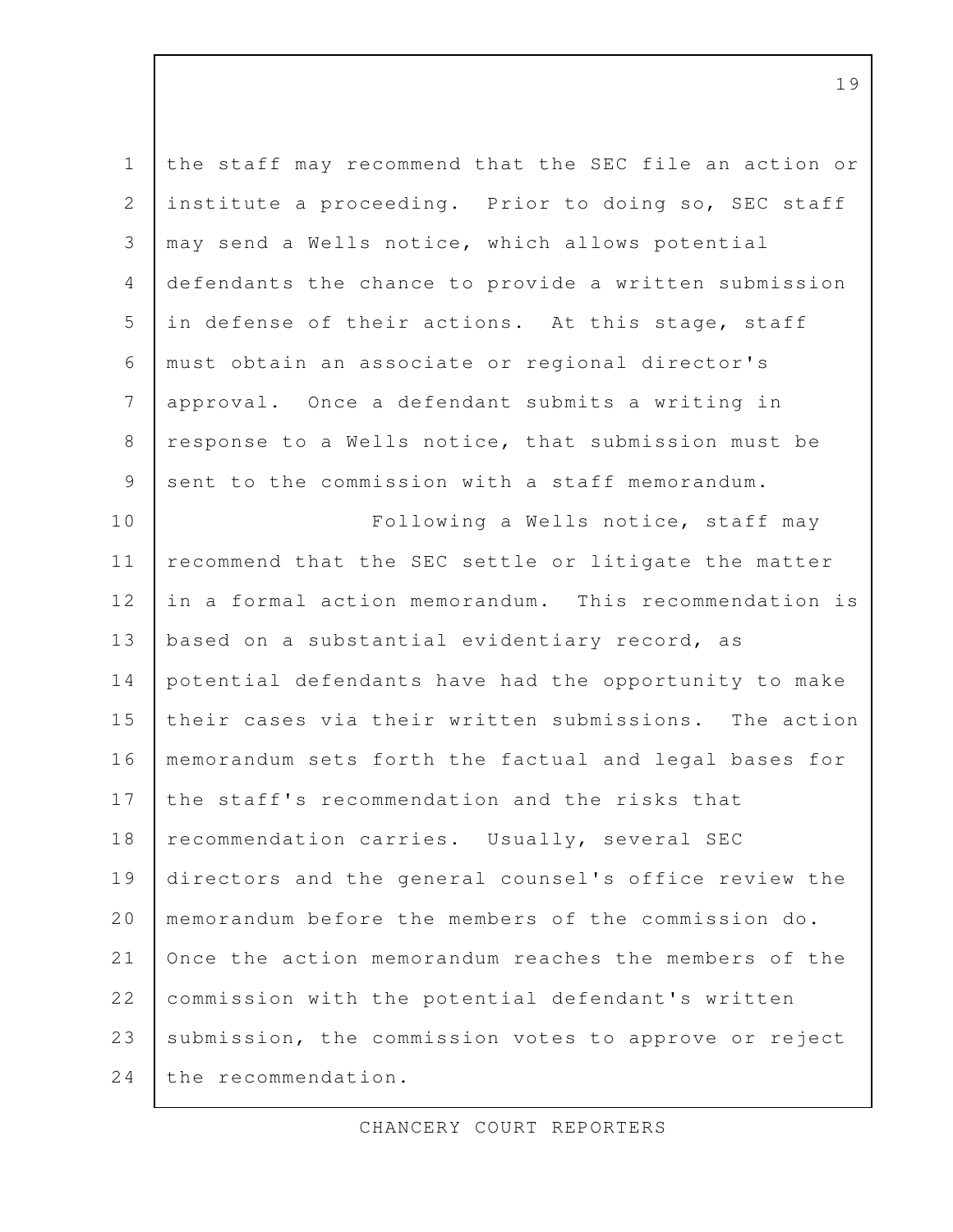An enforcement action begins when the SEC files a claim in federal court. After the commissioners vote to bring an enforcement action, they are minimally involved in the litigation. Rarely do commissioners even see complaints, nor do they ever specifically sign off on them when an enforcement action commences. That commissioners vote to initiate actions does not mean they engage in fact-finding or accept specific facts to make some official determination. Rather, the commission kicks questions of fact to staff, and staff determinations are not independently assessed prior to the filing of an enforcement action. And significantly here, the ultimate question of whether the instrument in question is a security is presented to the Court rather than the commission. With this background, I turn to whether an enforcement action triggers a securities default. An enforcement action lacks the essential and characteristic finality of a determination described in Section 5.4. The enforcement action initiates a process by which the Court will ultimately determine whether XRP is a security on a current and going forward basis. While the SEC has taken the 1 2 3 4 5 6 7 8 9 10 11 12 13 14 15 16 17 18 19 20 21 22 23 24

CHANCERY COURT REPORTERS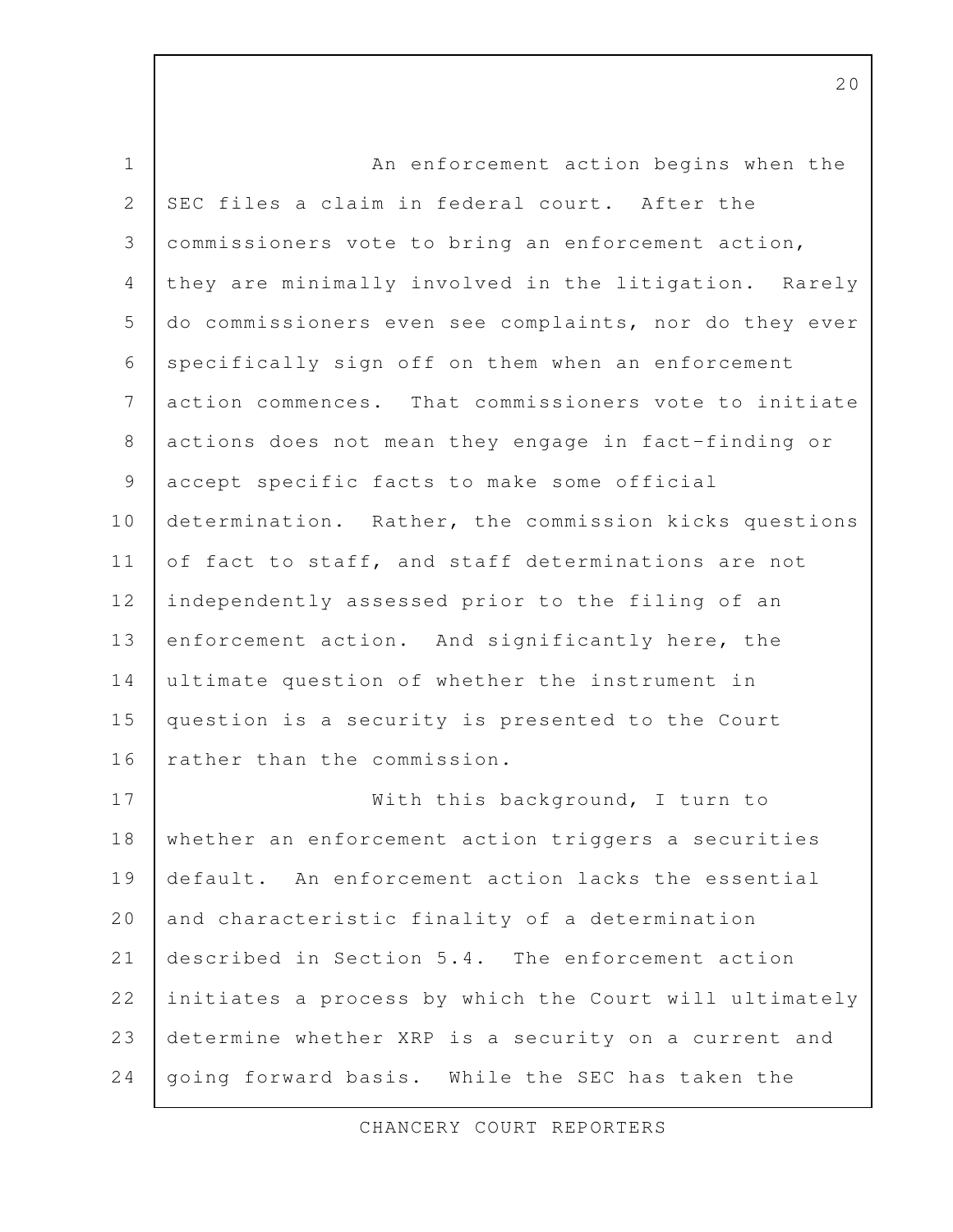litigation position that XRP is a security, it left the final resolution of whether it is a security to the Court. The act of filing the enforcement action is not itself the act of deciding something officially, especially a final decision by a court or administrative agency, as contemplated by Black's, nor is it akin to a judicial decision settling and ending a controversy, as described in Merriam-Webster. In this way, an enforcement action before a district court is distinguishable from the other avenues available to the SEC, which would result in an SEC determination. These avenues all end at the same point, a final conclusion that the instrument at issue is a security now and is a security going forward. By filing the enforcement action, the SEC started down an enforcement avenue, but has not yet arrived at its end, a determination. Tetragon takes the position that by 1 2 3 4 5 6 7 8 9 10 11 12 13 14 15 16 17 18

filing the enforcement action, the SEC has, within its own theater, determined that XRP is a security. This argument seems appealing at first brush, as there can be no question that the SEC has taken a position that XRP is a security. But the distinction Tetragon seeks to draw between the SEC's theater on the one hand and 19 20 21 22 23 24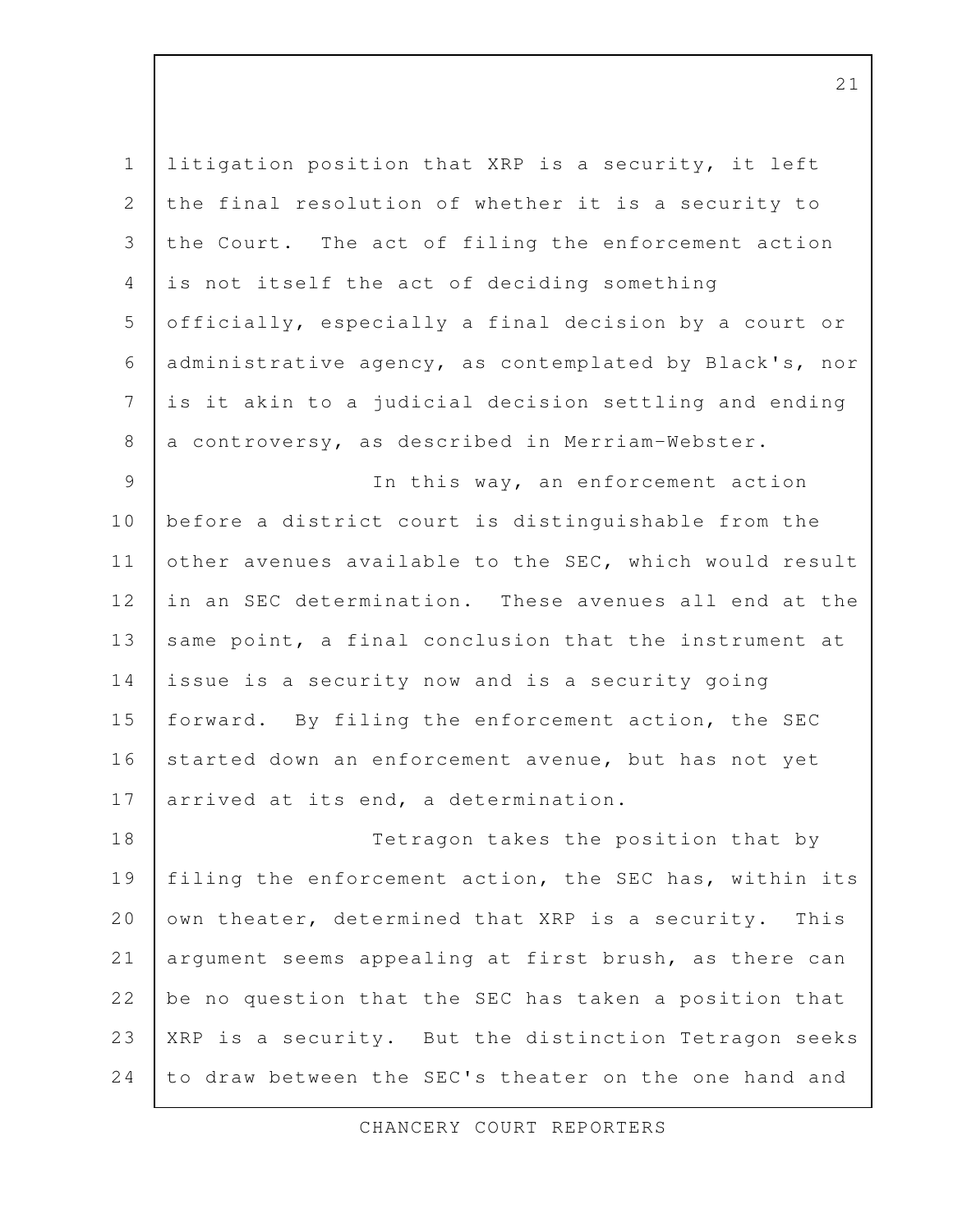the rest of the world on the other is not supported by the agreement's plain language. A determination on an official basis, as I have explained, is final and authoritative. Under the plain terms of Section 5.4, such a decision must reach outside the walls of the SEC and determine that an XRP is a security on a current and going forward basis. And Tetragon's distinction makes a determination under an enforcement action fundamentally different from the determinations resultant from the SEC's other avenues. As explained, Section 21(a) reports, formal rulemaking, administrative proceedings, and even settlements all end in a final determination vis-a-vis the world, not only within the SEC's theater. The enforcement action may ultimately end in a similar place; but it will arrive there by the Court's actions, not the SEC's. It is also illuminating to contrast settlements, which Section 5.4 specifically identifies as a determination that would constitute a securities default, with preliminary allegations in complaints. The latter is not an official determination insofar as it does not resolve a dispute, as the former would. Settlements also differ from complaints and 1 2 3 4 5 6 7 8 9 10 11 12 13 14 15 16 17 18 19 20 21 22 23 24

CHANCERY COURT REPORTERS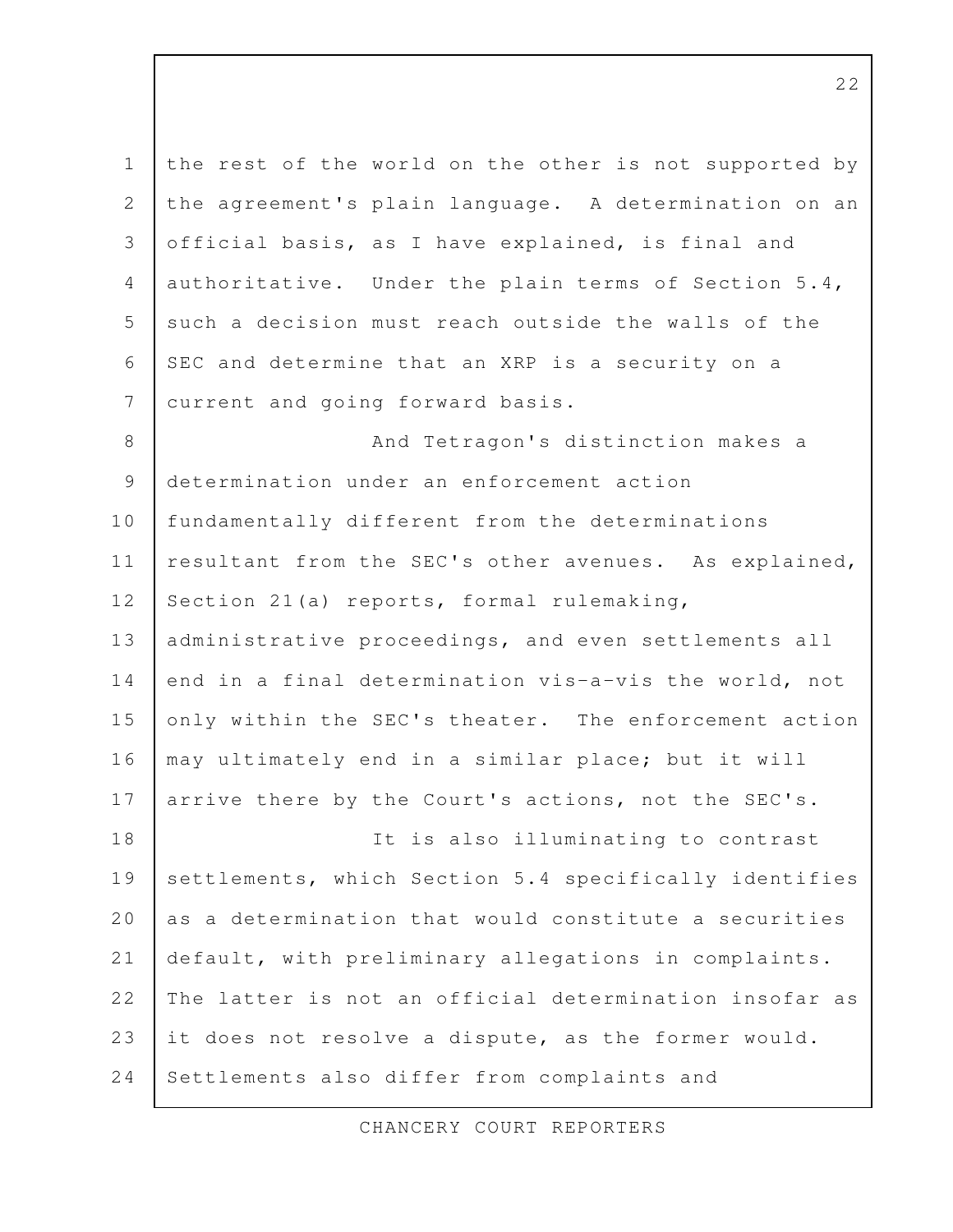| $\mathbf 1$    | enforcement actions, as they require findings of fact  |
|----------------|--------------------------------------------------------|
| 2              | or acceptance of facts by the commission.              |
| 3              | Additionally, an SEC settlement necessarily requires   |
| 4              | the authorization of an enforcement proceeding.        |
| 5              | Accordingly, the filing of an enforcement action is    |
| 6              | often moot, and finding that such an authorization     |
| $7\phantom{.}$ | triggers a securities default would render the         |
| $8\,$          | explicit inclusion of settlements to be meaningless.   |
| 9              | To be sure, the SEC's decision to sue                  |
| 10             | Ripple has consequences. As Tetragon points out,       |
| 11             | after receiving the Wells notice, Ripple pleaded with  |
| 12             | the SEC not to determine, within its own theater, that |
| 13             | XRP is a security. But XRP is no more a security       |
| 14             | after the SEC filed the enforcement action than it was |
| 15             | before it. A determination under Section 5.4 resolves  |
| 16             | the question of whether XRP is a security. The         |
| 17             | enforcement action, by contrast, asks that question.   |
| 18             | The question is not yet resolved, so a determination   |
| 19             | has not yet been made. And when it is made, it will    |
| 20             | be made by the District Court. That the SEC is not     |
| 21             | the authority making the determination on this track   |
| 22             | is permissible under the agreement. In fact, this      |
| 23             | paradigm is consistent with Section 5.4, which         |
| 24             | contemplates the possibility that the ultimate         |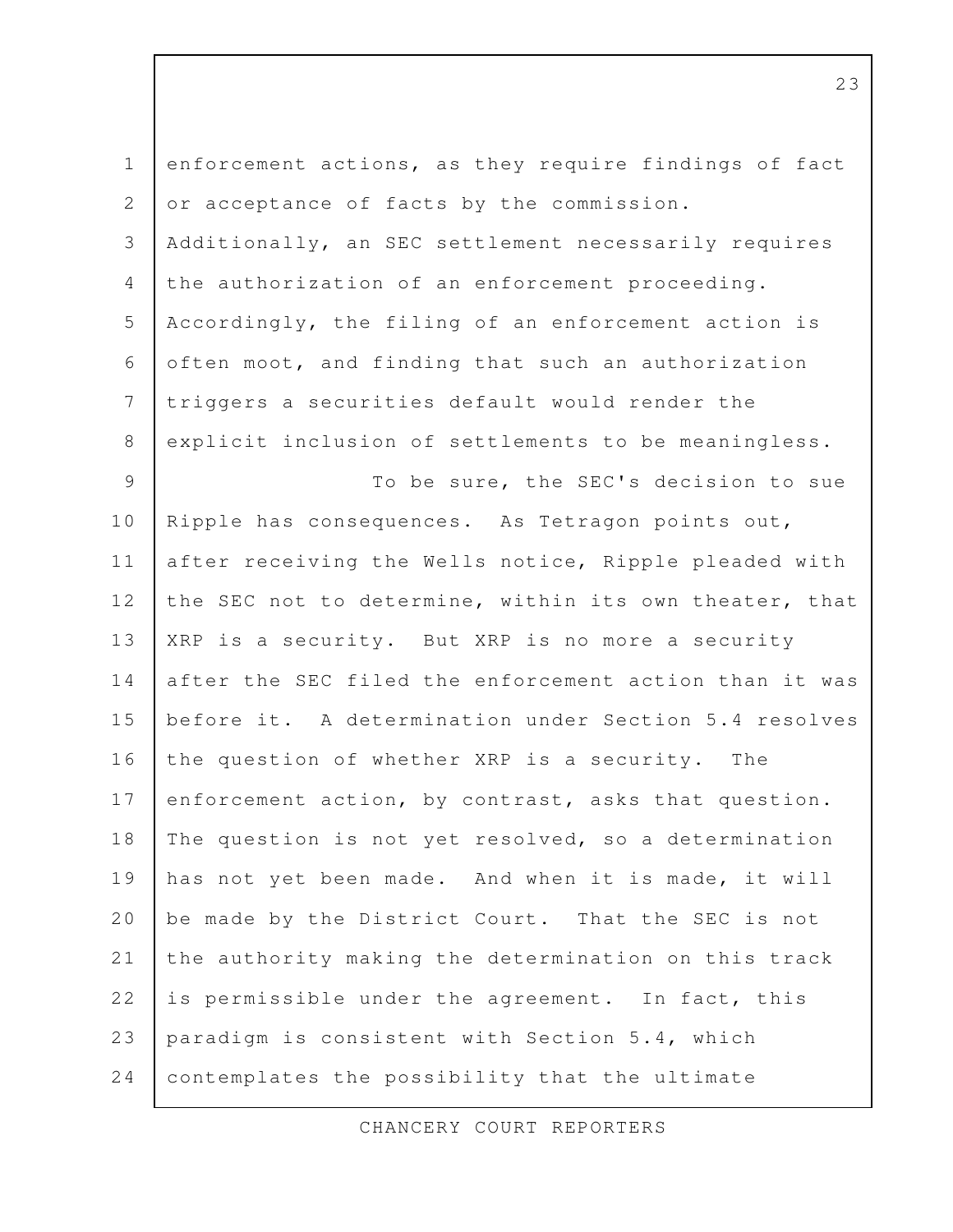determination of whether XRP is a security may be made by another governmental authority. Based on the plain language of Section 5.4, I find it is unlikely that Tetragon will prevail at trial in proving that the enforcement action is a securities default. Tetragon's arguments regarding the Wells notice present an even weaker case for a securities default. A Wells notice precedes an enforcement action, giving potential defendants notice of the SEC investigation and providing them the opportunity to explain to the SEC why an enforcement action is unnecessary. Ripple's expert witnesses, Mr. Pitt and Dr. Piwowar, concluded affirmatively that Wells notices do not constitute determinations on an official basis by the SEC. Their opinions pointed to the fact that the SEC staff, rather than the commission itself, is responsible for sending the Wells notices. As Ripple's experts explained, a Wells notice indicates that the staff might recommend an enforcement action to the commissioners, but the commission is free to reject this recommendation. And SEC commissioners, who lead the SEC, are simply not 1 2 3 4 5 6 7 8 9 10 11 12 13 14 15 16 17 18 19 20 21 22 23 24

CHANCERY COURT REPORTERS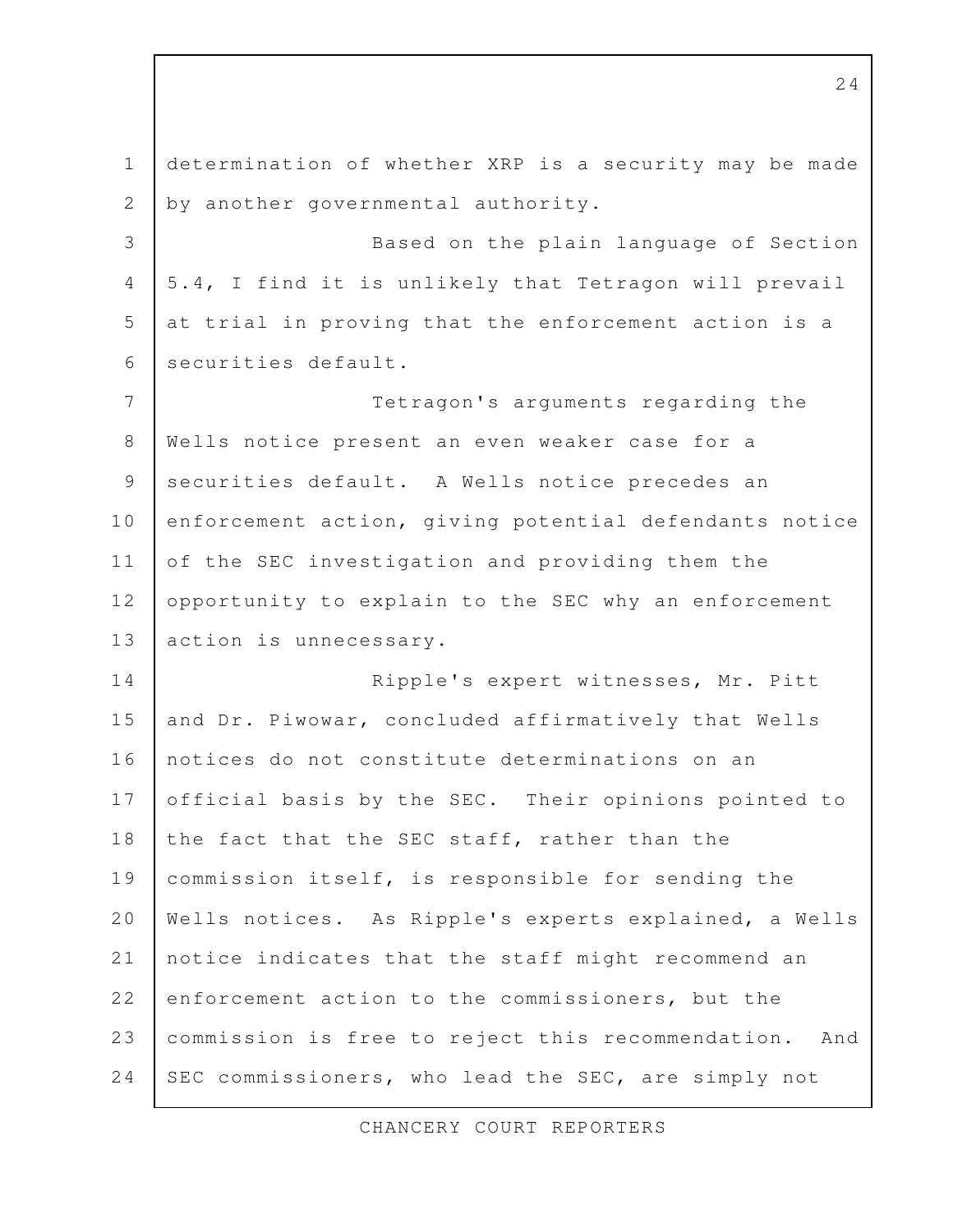involved in the Wells process. A Wells notice from staff is a far cry from the type of official, final decision contemplated by Section 5.4. Further, a Wells notice invites the potential defendant to convince the staff that such a recommendation would be improper. The Wells notice serves to inform potential defendants about an SEC investigation and provide those individuals or entities the opportunity to explain to the SEC why an enforcement action is unnecessary. To this point, Mr. Pitt stated, and Professor Jackson confirmed, that Wells notices often do not result in any further action by the SEC. Tetragon's own expert, Professor Jackson, was unwilling to state that Wells notices are determinations by the SEC. He repeatedly concluded that his opinion on the matter was unnecessary. Professor Jackson stated that he would need to see Ripple's particular Wells notice to opine upon whether it was an official determination, but Tetragon did not provide it to him to review. So to paraphrase Manichaean Capital, LLC v. SourceHOV, "in its zeal to reach a desired litigation outcome, [Tetragon] finds itself in the awkward position of advancing a position 1 2 3 4 5 6 7 8 9 10 11 12 13 14 15 16 17 18 19 20 21 22 23 24

CHANCERY COURT REPORTERS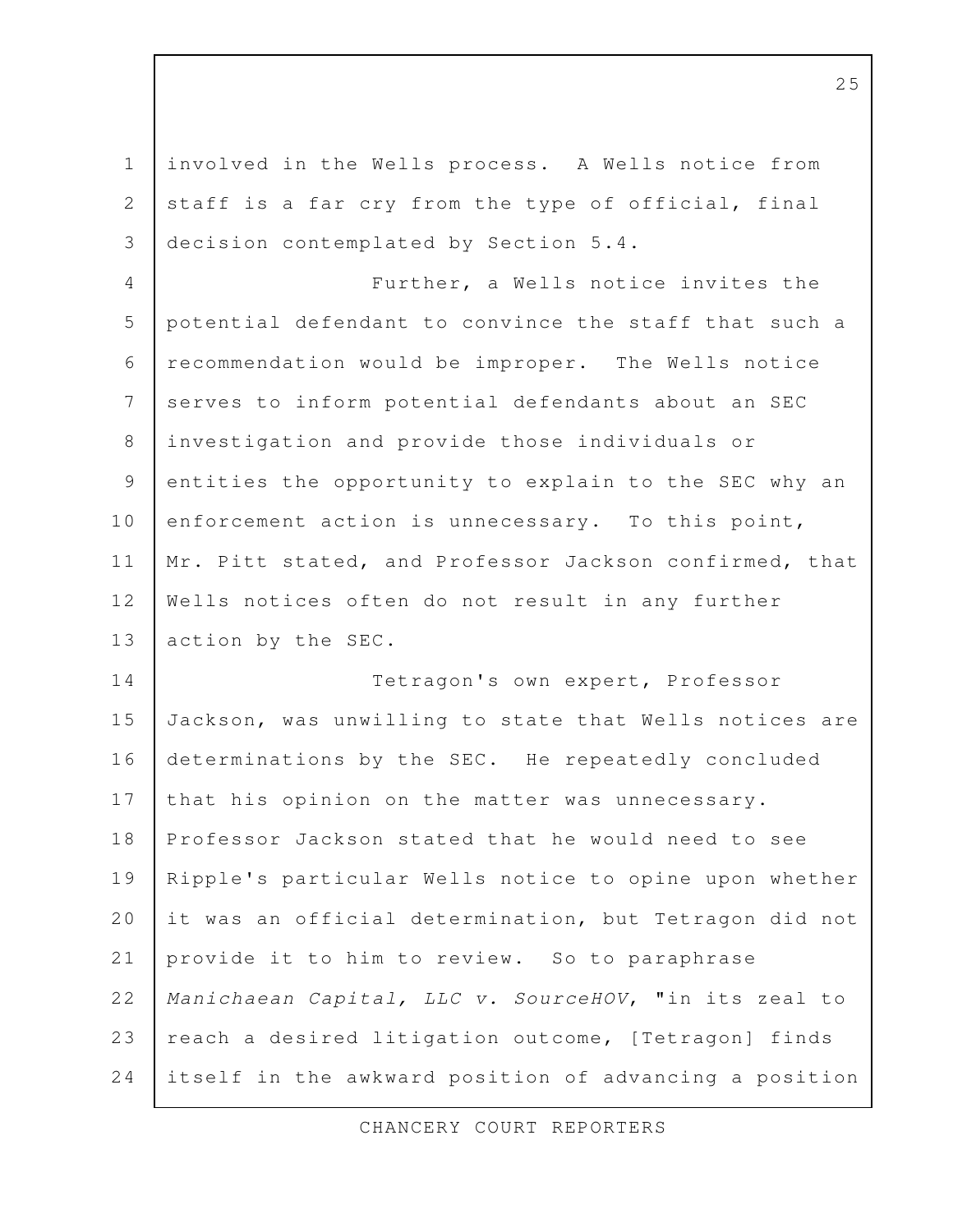at odds with its own expert ...." Where opposing experts do not disagree, as here, undisputed expert testimony will carry the day. Mr. Pitt and Dr. Piwowar offer substantiated and unrebutted expert opinions that Wells notices do not constitute a determination on an official basis by the SEC. In the face of this unrebutted expert testimony, and the plain language of Section 5.4, I conclude that Tetragon is not reasonably likely to prevail at trial on this point. Because Tetragon cannot show that either the Wells notice or the enforcement action is a securities default, it has not shown the requisite likelihood of success on the merits of its claim. The other elements of a preliminary injunction rise and fall with Tetragon's ability to succeed on the merits of its claim. Without a current redemption right, there is no imminent irreparable harm to Tetragon that must be remedied. Similarly, the equities do not tip in favor of issuing an injunction to enforce or preserve a right that Tetragon does not have. And fundamentally, as described in Cantor Fitzgerald, "a failure of proof on one of the elements will defeat the application." 1 2 3 4 5 6 7 8 9 10 11 12 13 14 15 16 17 18 19 20 21 22 23 24

26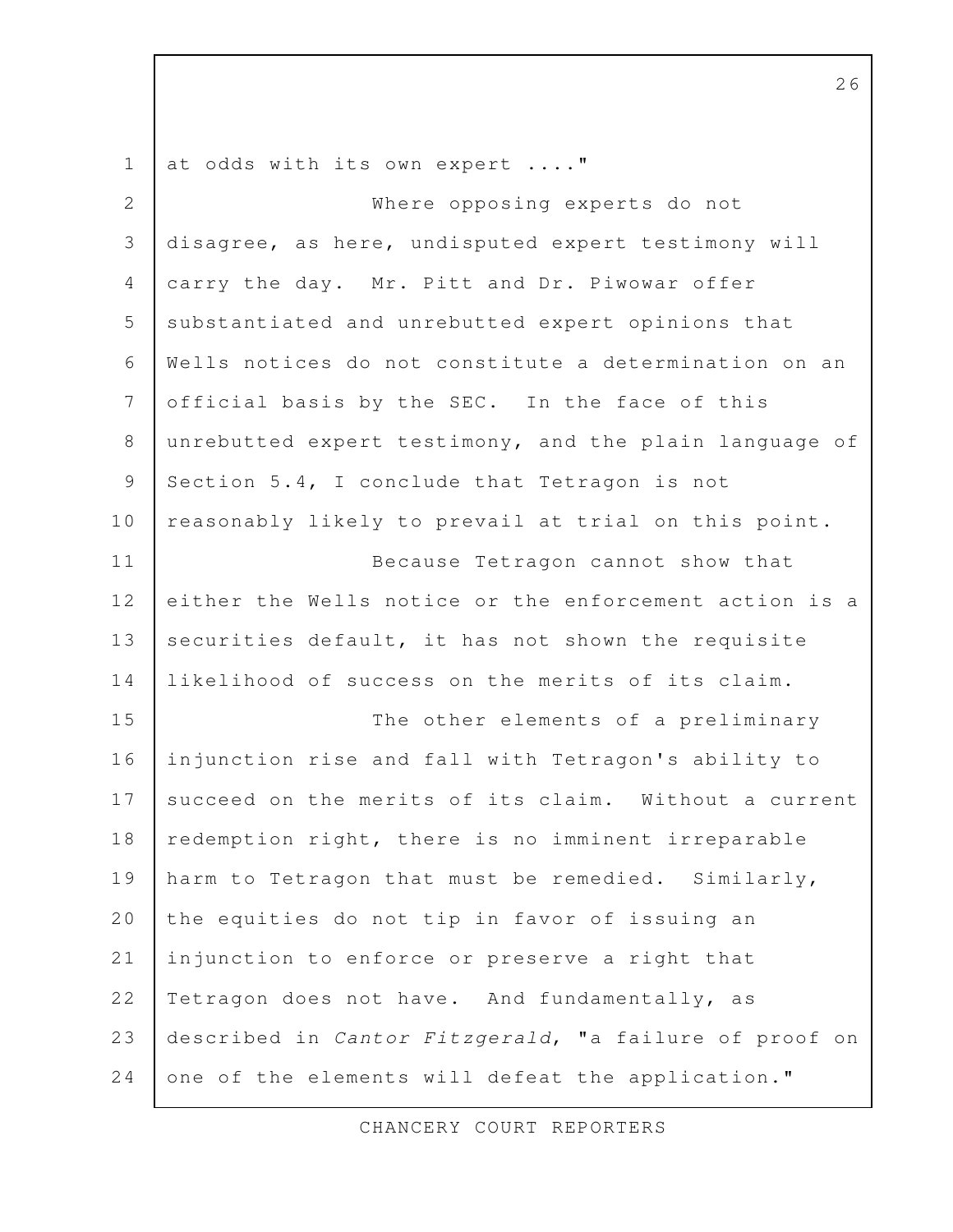So, for the foregoing reasons, Tetragon's request for a preliminary injunction is denied, and the TRO is hereby vacated. With that, I will ask counsel if they have any questions about this ruling before we turn to scheduling, beginning with Mr. Shuster. MR. SHUSTER: Thank you, Your Honor. And thank you for the Court's ruling. I do not have any questions at this time. THE COURT: Thank you. Mr. Grable, any questions on the ruling? MR. GRABLE: No questions on the ruling, Your Honor. Thank you. THE COURT: Thank you. How can I help you with scheduling today? MR. SHUSTER: Your Honor, this is Mike Shuster. I think what we would like to do, in light of the Court's ruling, is to confer with our client and to potentially meet and confer with the other side, with Ripple's counsel, and then to come back to the Court on the issue of scheduling and any outstanding discovery rulings. But I would like an 1 2 3 4 5 6 7 8 9 10 11 12 13 14 15 16 17 18 19 20 21 22 23 24

27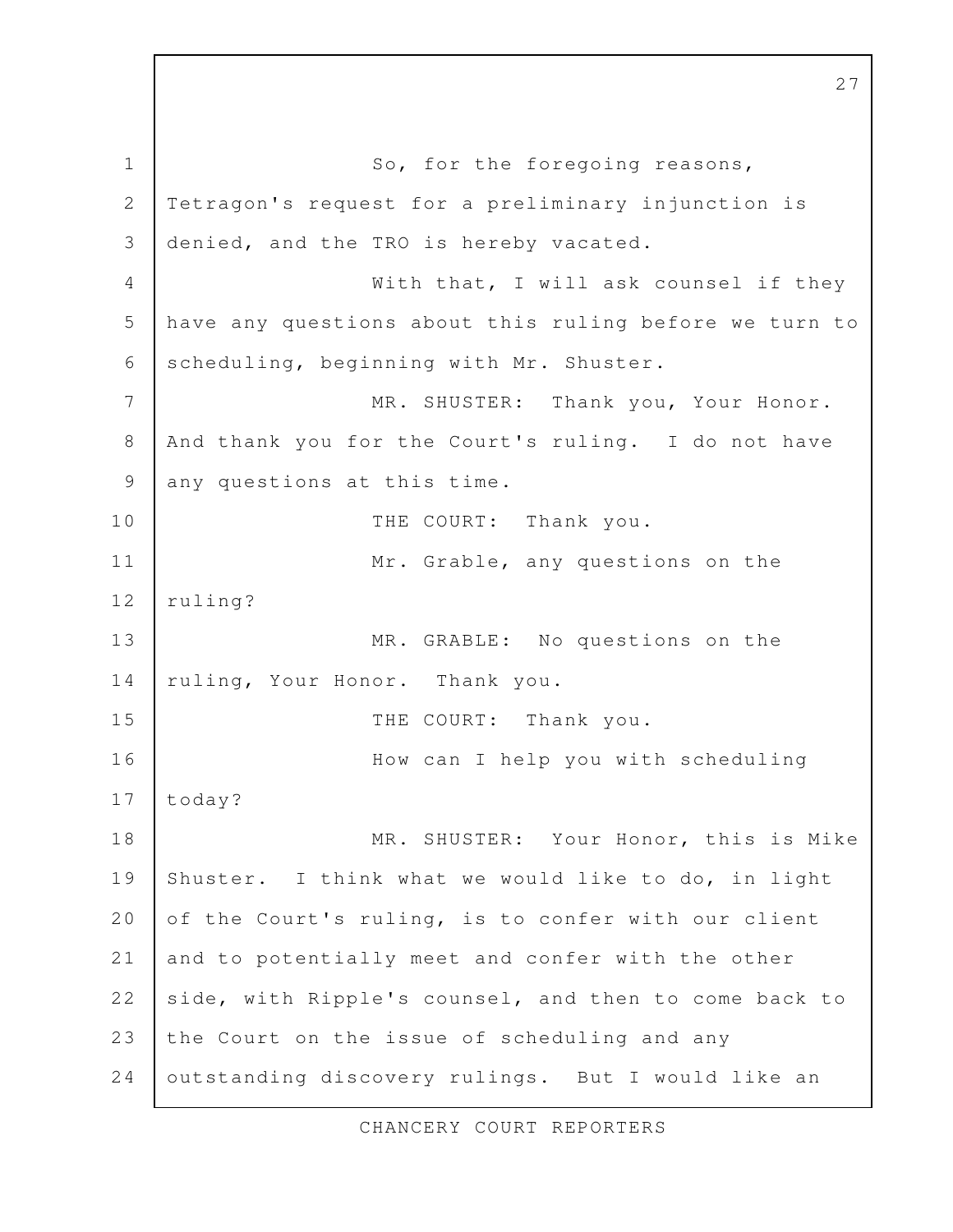opportunity to digest the Court's ruling and discuss it with our client and come to a view, at least from our perspective, on how we'd like to proceed. THE COURT: Understood. Mr. Grable or Mr. Barlow, do you have any comments on the scheduling at this time? MR. GRABLE: Your Honor, this is Mr. Grable. We're comfortable meeting and conferring with Tetragon's counsel after they've had a chance to confer. THE COURT: Thank you. Is there anything else that I can help you with today? MR. GRABLE: Nothing from Ripple's perspective, Your Honor. Thank you very much. MR. SHUSTER: Same for Tetragon, Your Honor. Thank you. THE COURT: All right. Well, thank you all. Happy Friday. Have a good weekend, and take care. (Proceedings concluded at 9:44 a.m.)  $-$  1 2 3 4 5 6 7 8 9 10 11 12 13 14 15 16 17 18 19 20 21 22 23 24